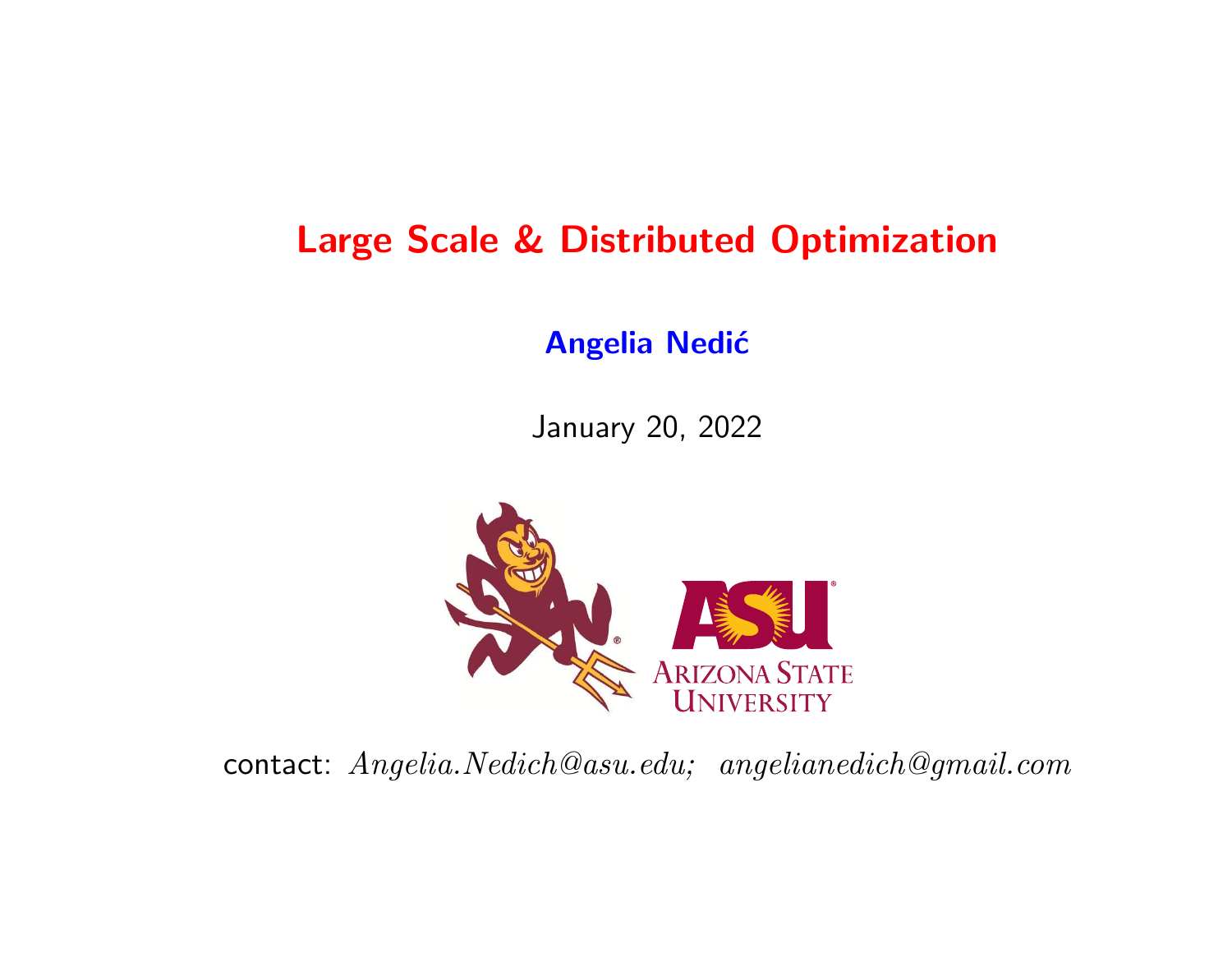1

# Lecture 4:

## Random Algorithms for Problems with many Constraints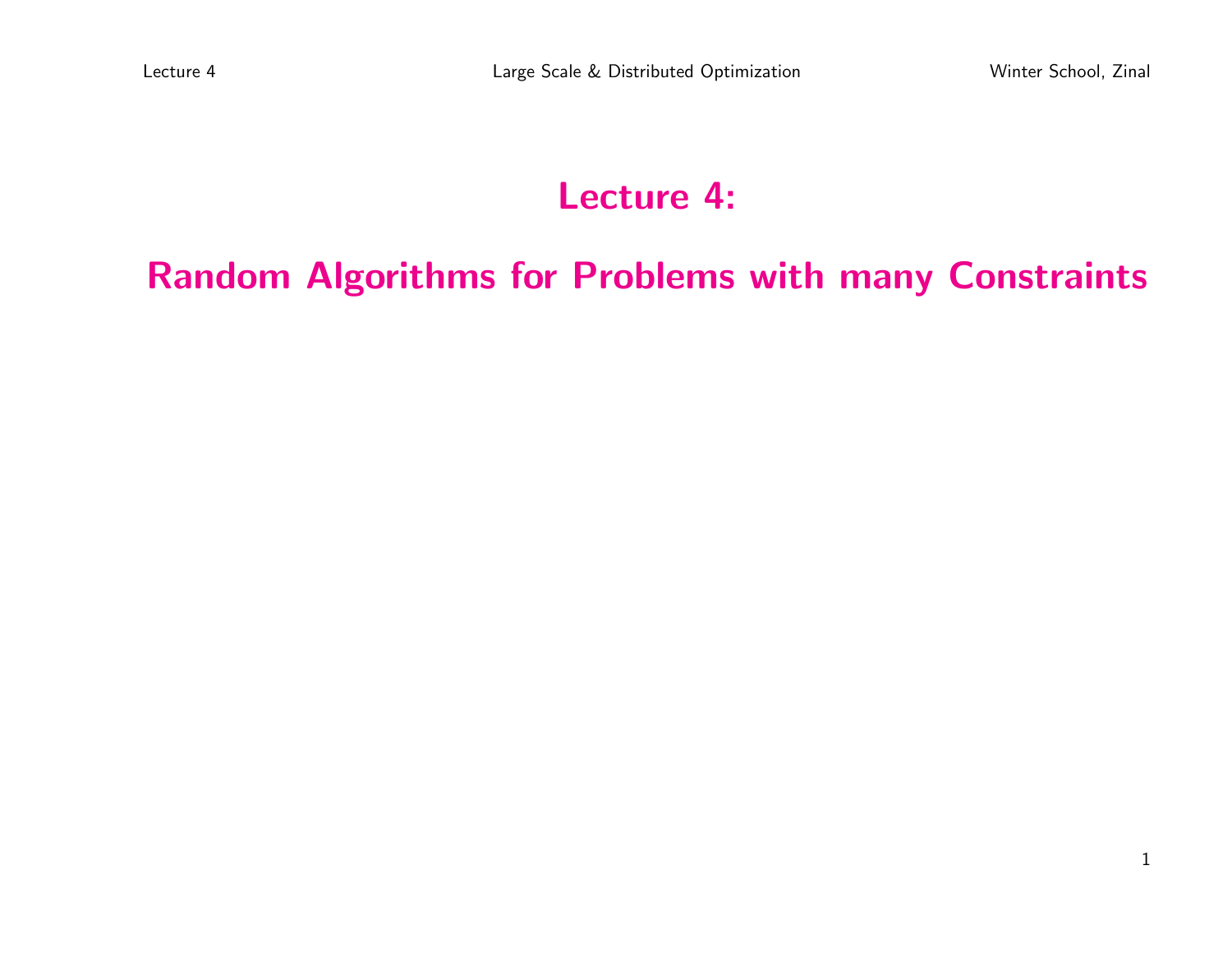## Problem

 $\triangleright$  We consider the problem of the following form:

minimize  $f(x)$ subject to  $x \in Y \cap (\cap_{i=1}^m X_i)$ 

where  $f:\mathbb{R}^n\to\mathbb{R}$  is convex,  $Y\subseteq\mathbb{R}^n$  is convex and closed set, and each  $X_i\subseteq\mathbb{R}^n$  is convex and closed set.

- ▶ Throughout we assume that the constraint set  $Y \cap (\cap_{i=1}^m X_i)$  is nonempty
- $\blacktriangleright$  The set Y represents a simple constraint set admitting projections easily (such as non-negative orthant, a ball, or a box)
- It is assumed that the projection on the entire constraint set  $Y \cap (\bigcap_{i=1}^{m} X_i)$  is complicated due to large m (or due to complex structure of some of the sets  $X_i$ , such as when  $X_i$  is given by a convex inequality)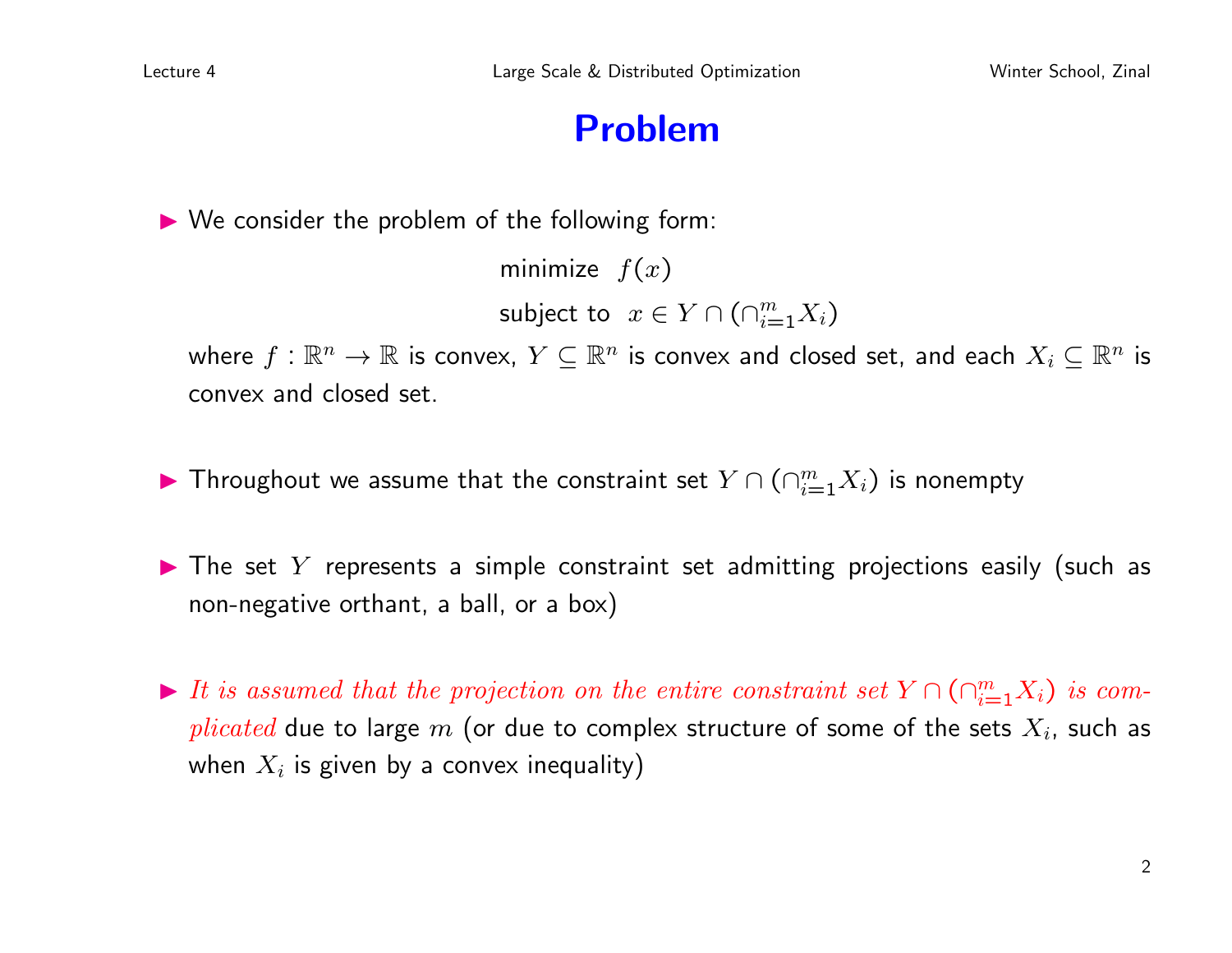#### **Sources**

- $\blacktriangleright$  Machine Learning:  $f(\cdot)$  is a regularizer,  $Y=\mathbb{R}^n$ , each  $X_i$  is specified from the data (linear classifiers,  $X_i$  is given by a linear inequality)
- ▶ Robust LP:  $f(x) = \langle c, x \rangle$ ,  $Y = \mathbb{R}^n$ , constraints:  $\langle a_i, x \rangle \leq b_i$ , where  $a_i$  and  $b_i$  take values in some uncertainty sets  $A_i$  and  $B_i$ .
- **In Robust Optimization, Robust System Identification and Control:** 
	- A. Ben-Tal, A. Nemirovski Lectures on Modern Convex Optimization, MPS-SIAM Series on Optimization, SIAM, Philadelphia, 2001
	- A. Ben-Tal, L. El Ghaoui, A. Nemirovski,  $Robust\ Optimization$ , Princeton University Press 2009
	- A. Ben-Tal, S. Boyd, A. Nemirovski, Extending Scope of Robust Optimization: Comprehensive Robust Counterparts of Uncertain Problems, Math. Prog. 2006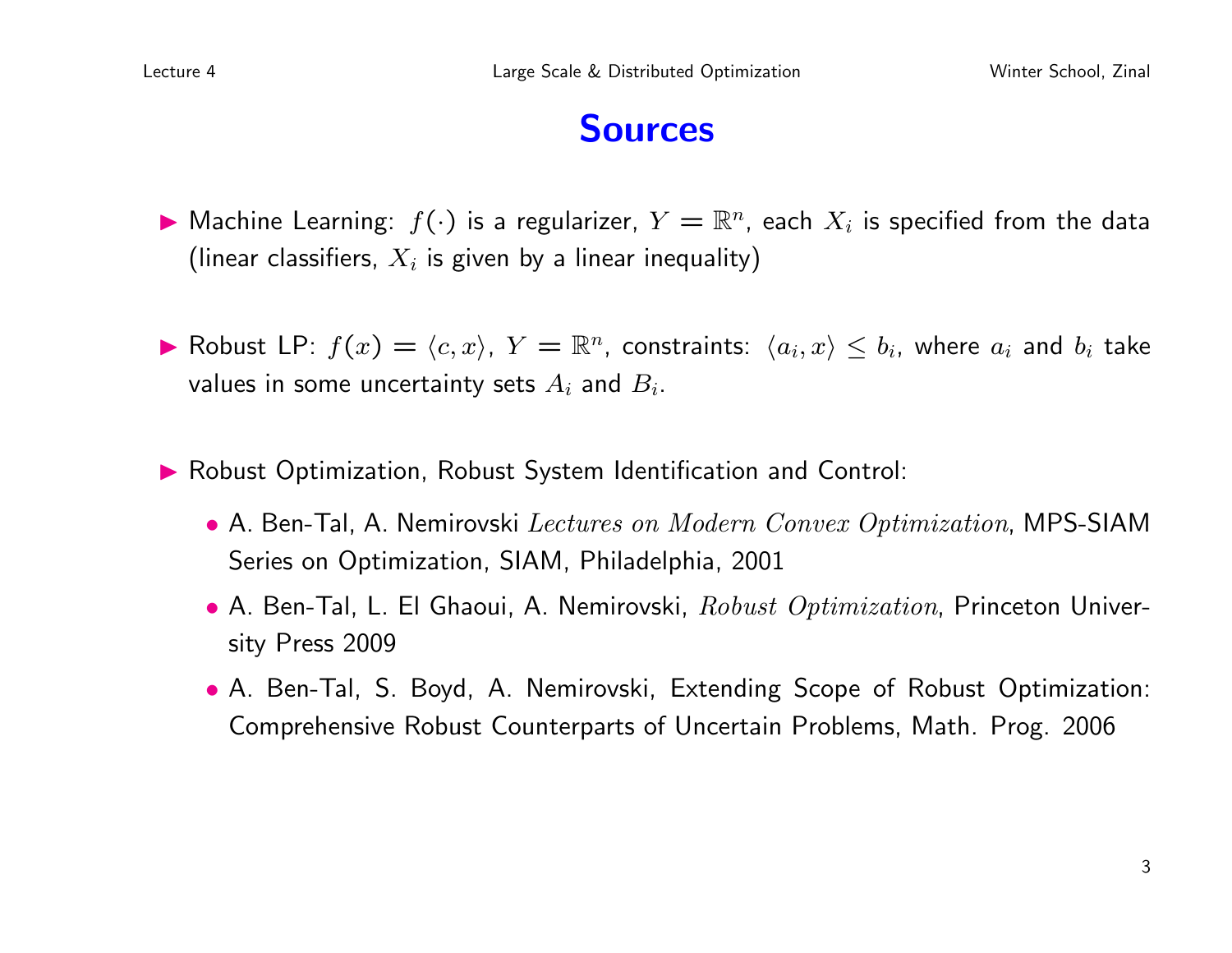## Projection

**Projection Theorem** Let  $C \subseteq \mathbb{R}^n$  be a *nonempty closed convex* set and  $\hat{x} \in \mathbb{R}^n$  be arbitrary

(a) There is a unique solution to the following problem

minimize  $||z - \hat{x}||^2$ subject to  $z \in C$ 

(b) A vector  $z^* \in C$  is the solution if and only if



**IF The solution is said to be the** projection of  $\hat{x}$  on C, denoted by  $\Pi_C[\hat{x}]$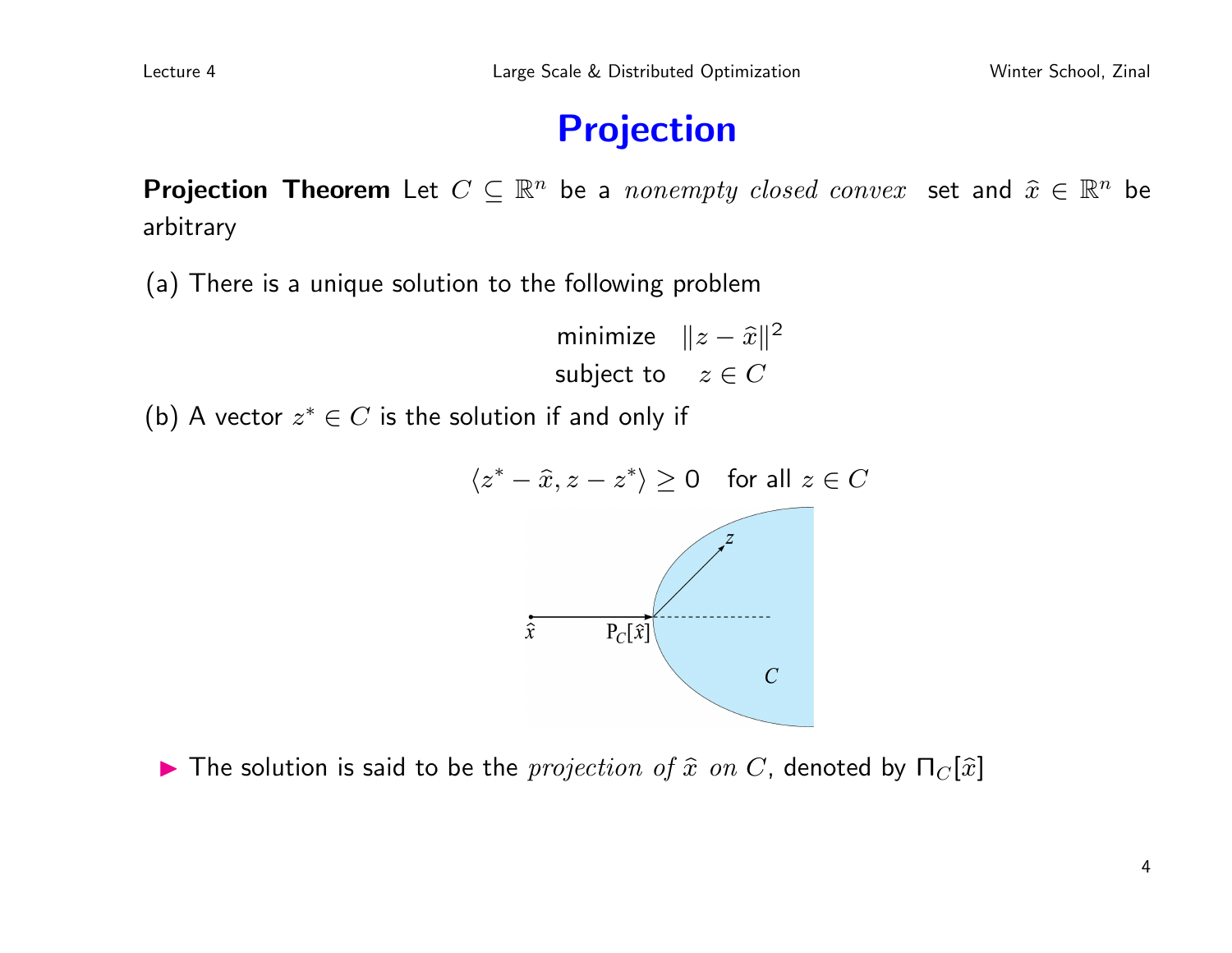### Projection Properties

**Theorem** Let  $C \subseteq \mathbb{R}^n$  be a nonempty closed convex set

(a) The following relation holds

 $\|\Pi_C[x] - z\|^2 + \|x - \Pi_C[x]\|^2 \le \|x - z\|^2$  for all  $x, \in \mathbb{R}^n$  and  $z \in C$ . As a consequence, the projection mapping  $\Pi_C : \mathbb{R}^n \to C$  is non-expansive, i.e.,

$$
\|\Pi_C[x] - \Pi_C[y]\| \le \|x - y\| \quad \text{for all } x, y \in \mathbb{R}^n
$$

(b) The set distance function  $dist(\cdot, C) : \mathbb{R}^n \to \mathbb{R}$  given by

 $dist(x, C) = ||\nabla_C[x] - x||$  is convex on  $\mathbb{R}^n$ 

(c) The squared distance function

$$
\text{dist}^2(x, C) = \|\Pi_C[x] - x\|^2 \qquad \text{for } x \in \mathbb{R}^n
$$

is convex and continuously differentiable on  $\mathbb{R}^n$ 

$$
\nabla \text{dist}^2(x, C) = 2(x - \Pi_C[x])
$$

In fact its gradient mapping is Lipschitz continuous

$$
\|\nabla \text{dist}^2(x, C) - \nabla \text{dist}^2(y, C)\| \le 2\|x - y\| \quad \text{for } x, y \in \mathbb{R}^n
$$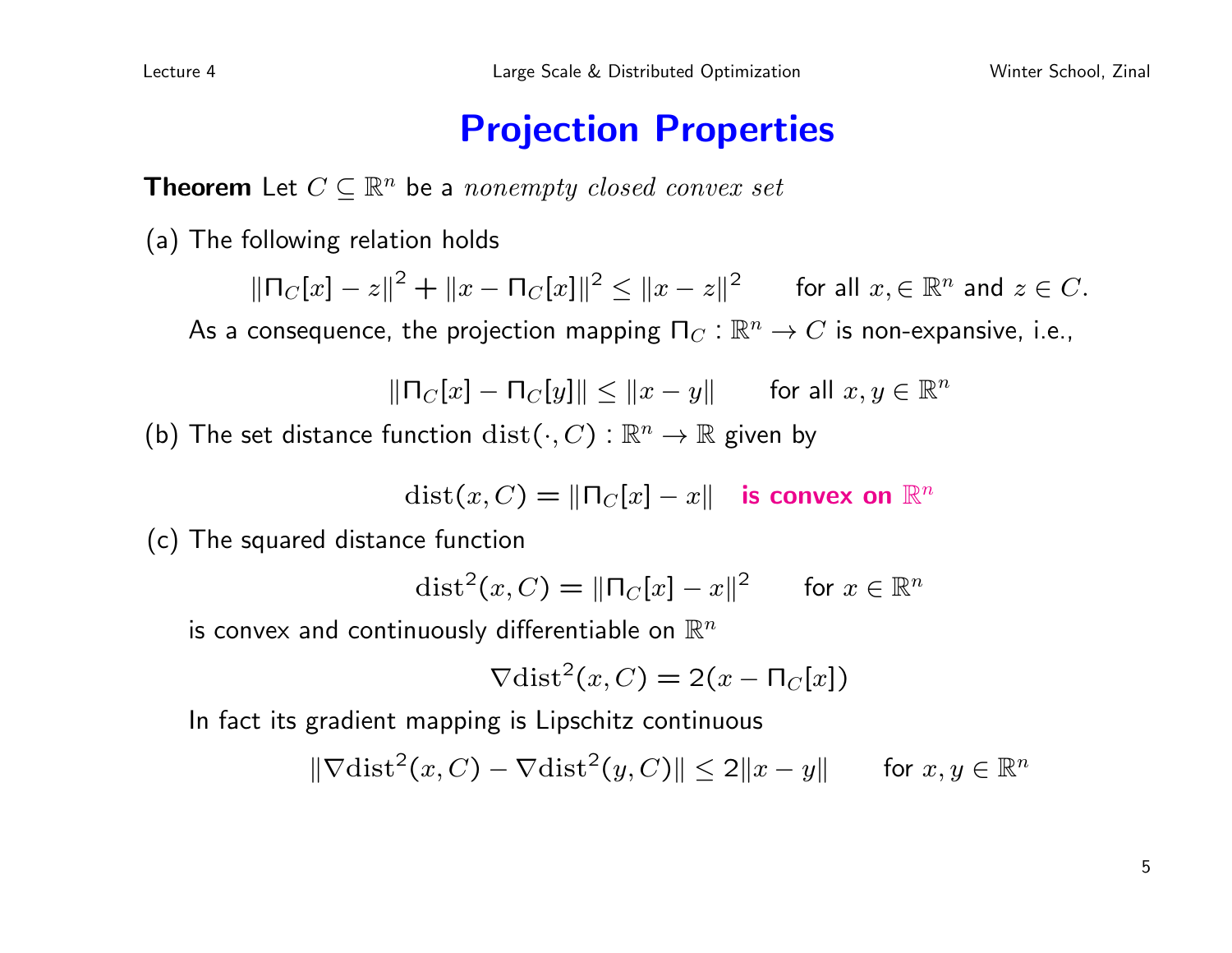## Definition of Sub-gradient and Sub-differential

**Def.** A vector  $\mathbf{s} \in \mathbb{R}^n$  is a **sub-gradient of** f at  $\hat{x} \in \text{dom } f$  when

 $f(\hat{x}) + \langle \mathbf{s}, x - \hat{x} \rangle \le f(x)$  for all  $x \in \text{dom } f$ **Def.** The sub-differential of f at  $\hat{x} \in \text{dom } f$  is the set of all sub-gradients s of f at  $\hat{x}$ 

- **►** The sub-differential set of f at  $\hat{x}$  is denoted by  $\partial f(\hat{x})$
- ▶ When f is differentiable at  $\hat{x}$ , we have  $\partial f(\hat{x}) = \{ \nabla f(\hat{x}) \}$
- ▶ When f is convex and defined on  $\mathbb{R}^n$ , the sub-differental set  $\partial f(\hat{x})$  is nonempty, convex, and compact set for every  $x \in \mathbb{R}^n$
- $\blacktriangleright$  Examples

• 
$$
f(x) = ||x||
$$
,  
\n
$$
\partial f(x) = \frac{x}{||x||}, x \neq 0, \quad \partial f(0) = \{s \in \mathbb{R}^n \mid ||s|| \le 1\}
$$
\n•  $f(x) = \max\{g(x), 0\}$  where  $g : \mathbb{R}^n \to \mathbb{R}$  is convex and continuously differentiable  
\n
$$
\partial f(x) = \begin{cases} \nabla g(x) & \text{if } g(x) > 0 \\ \text{conv}\{0, \nabla g(x)\} & \text{if } g(x) = 0 \\ 0 & \text{if } g(x) < 0 \end{cases}
$$

where conv{0,  $\nabla g(x)$ } = { $\alpha \nabla g(x)$  |  $\alpha \in$  [0, 1]}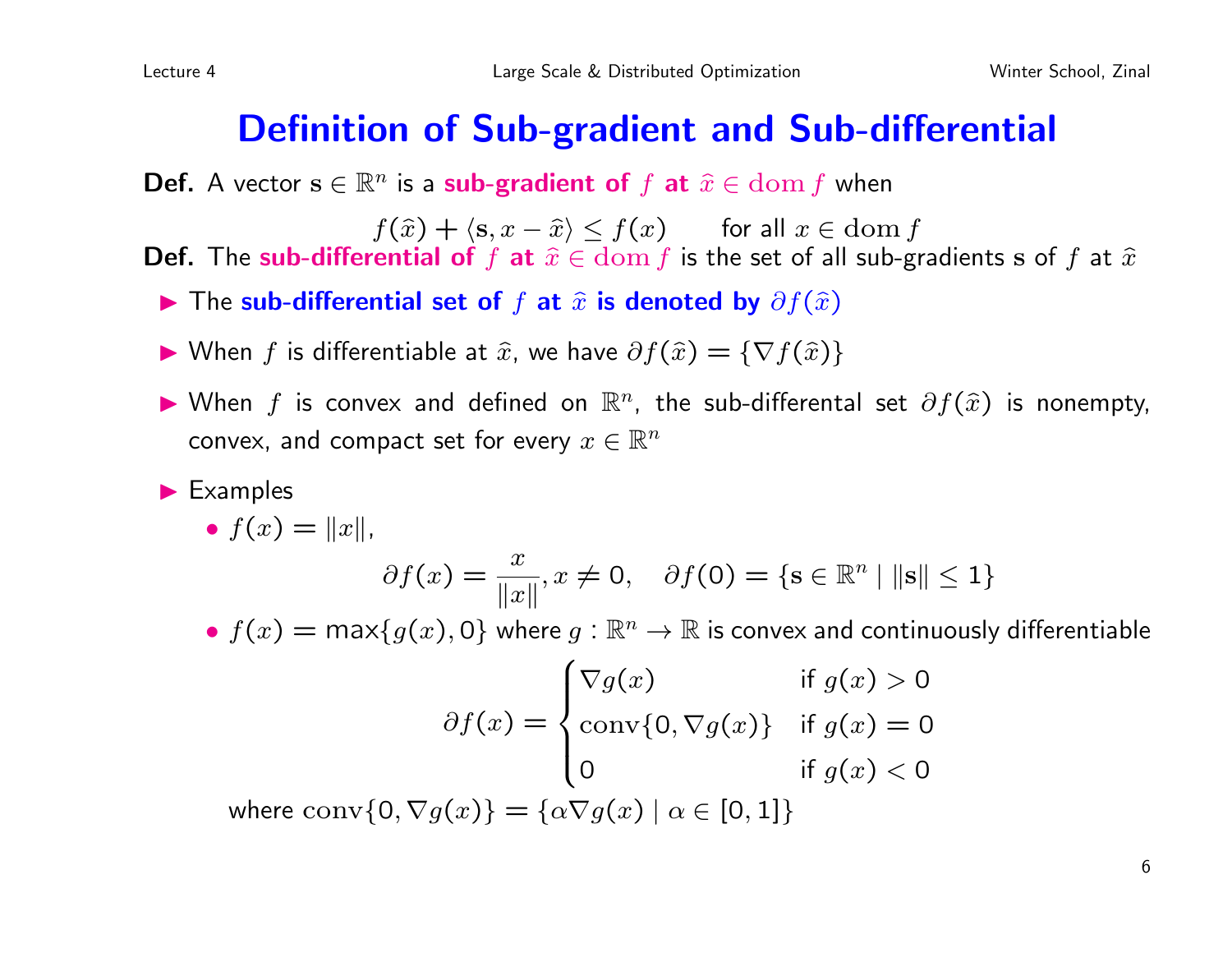## A Single Convex Inequality

- $\blacktriangleright$  Let  $g : \mathbb{R}^n \to \mathbb{R}$  be convex and continuously differentiable
- Let  $X = \{x \in \mathbb{R}^n \mid g(x) \le 0\}$  and assume  $X \ne \emptyset$
- ▶ Suppose we just want to find a point  $x^*$  that is feasible, i.e.,  $g(x^*) \leq 0$ .
- $\blacktriangleright$  The projection of x on X would satisfy the following inequality (derived from the KKT conditions associated with the corresponding projection problem  $\min_{g(v)\leq 0}\|v-x\|^2)$

$$
\Pi_X[x] = x - \frac{\langle \nabla g(\Pi_X[x]), x - \Pi_X[x] \rangle}{\|\nabla g(\Pi_X[x])\|^2} \nabla g(\Pi_X[x])
$$

- In general, it is hard to project on such a set X
- A method that finds a feasible point for X is based on **Polyak update rule**<sup>\*</sup>

$$
v^{+} = v - \beta \frac{g(v)}{\|\nabla g(v)\|^2} \nabla g(v) \tag{1}
$$

where v is not feasible for  $X(g(v) > 0)$  and  $\beta > 0$ 

 $\blacktriangleright$  What motivates this rule?

<sup>∗</sup>B.T. Polyak, Minimization of unsmooth functionals, U.S.S.R. Comput. Math. and Math. Phys. 9: 14?29, 1969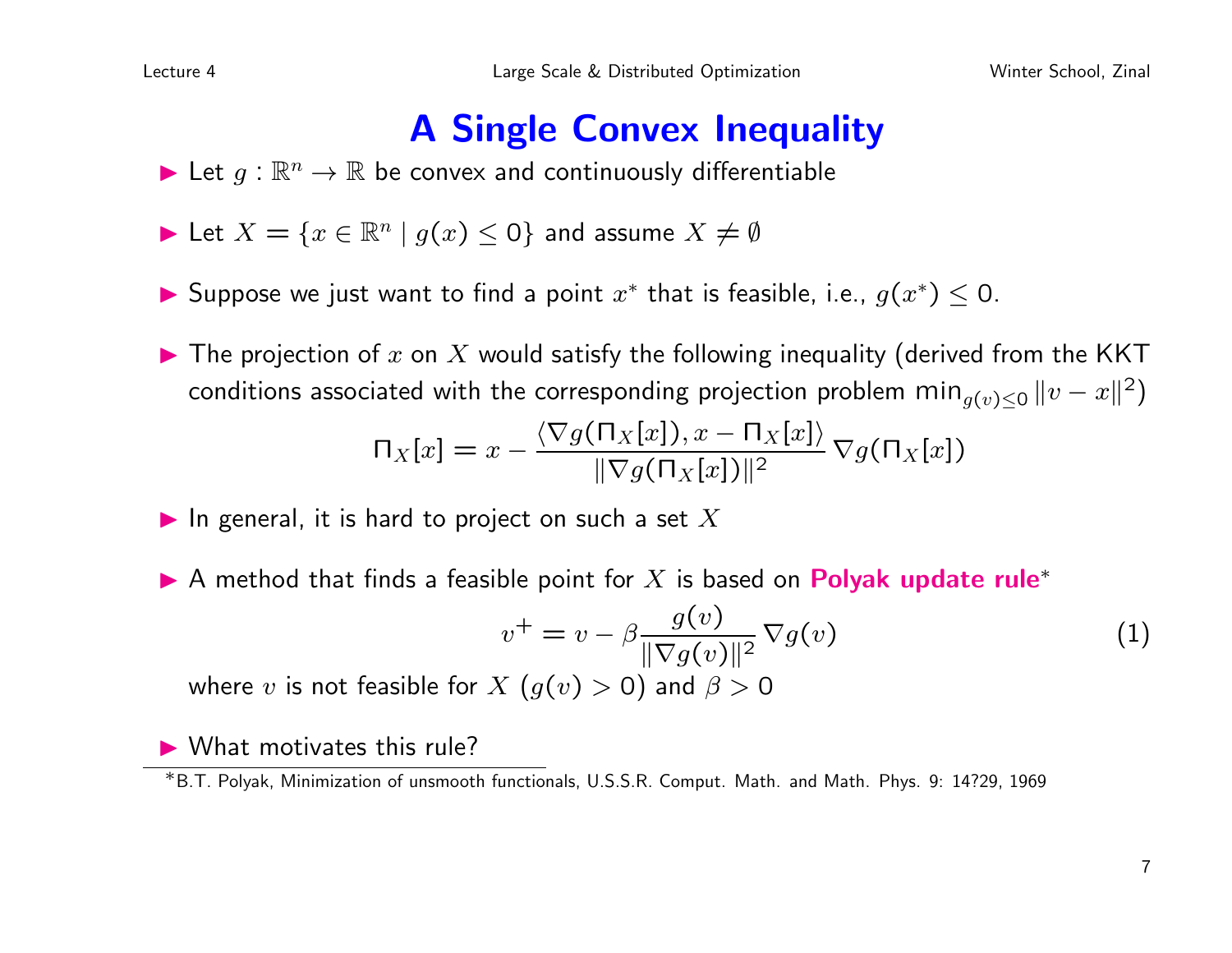- $\blacktriangleright$  The intuition comes from the linearization of  $g(\cdot)$ .
	- At the point v, where  $g(v) > 0$ , we consider the hyperplane

$$
H_v = \{x \in \mathbb{R}^n \mid \langle \nabla g(v), x - v \rangle = 0\}.
$$

Note that  $\nabla g(v) \neq 0$  for the method to work, which is satisfied here since v is not feasible (so it cannot be attaining the minimal value of  $g(z)$  over  $x\in \mathbb{R}^n).$ 

• Suppose now we push the hyperplane until it touches the feasible set  $X$  at some point, say  $z$ , where we have

$$
g(z)=0
$$

• The equation for this pushed hyperplane is

$$
H = \{x \in \mathbb{R}^n \mid \langle \nabla g(v), x - z \rangle = 0\}
$$

(since it is just a translation of the hyperplane  $H_v$  passing through a point z).

• The projection of  $v$  on the hyperplane  $H$  is given by

$$
\mathsf{\Pi}_{H}[v] = v - \frac{\langle \nabla g(v), v - z \rangle}{\|\nabla g(v)\|^2} \nabla g(v).
$$

• We cannot compute this projection since we do not know  $z$ .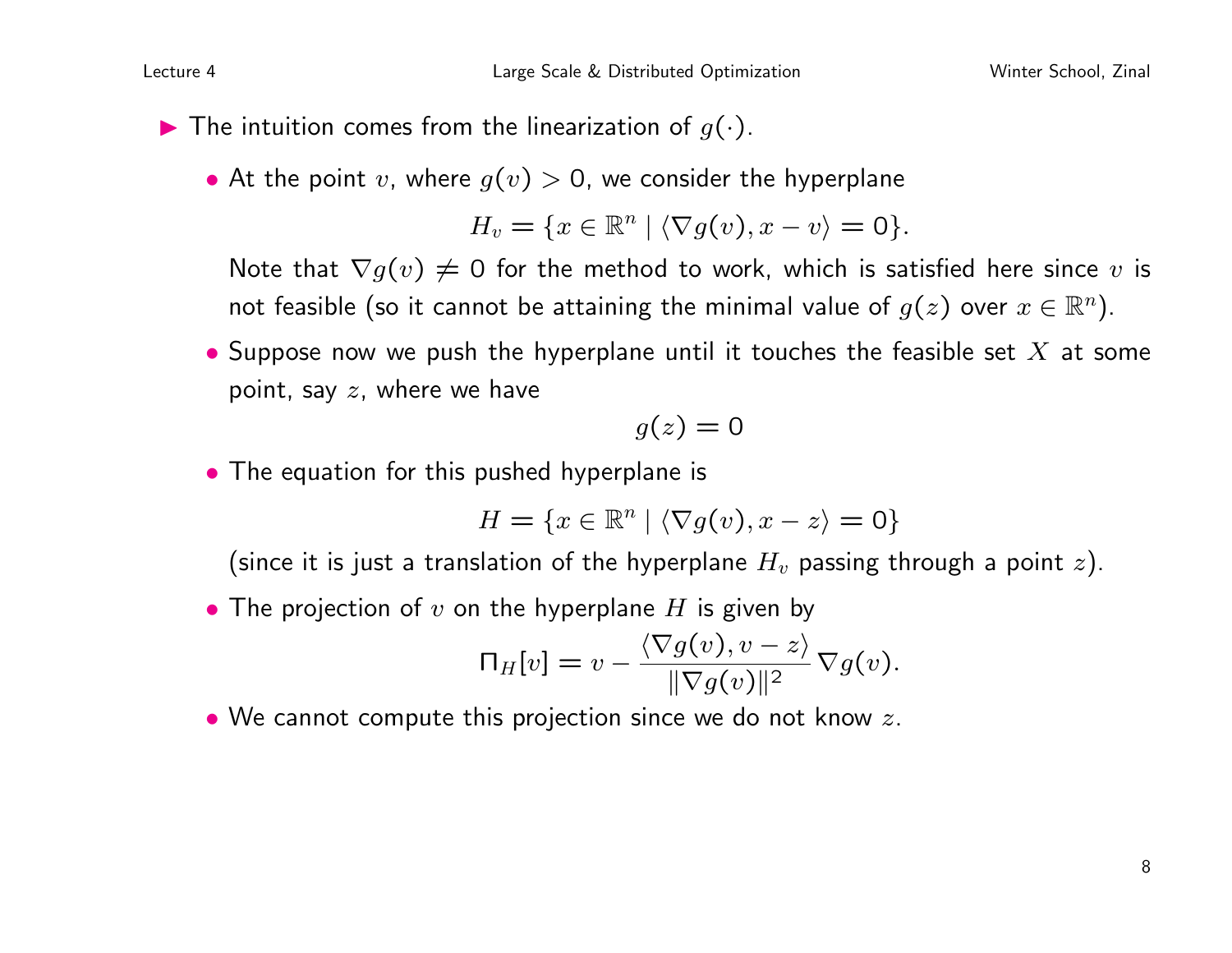• The value  $\langle \nabla g(v), v - z \rangle$  is lower-bounded by using the convexity of  $g(\cdot)$ , as follows:

$$
\langle \nabla g(v), v - z \rangle \ge g(v) - g(z) = g(v)
$$

since  $g(x^*) = 0$ 

• So instead of the true projection  $\Pi_H[v]$ , we have an "approximation"

$$
\Pi_H[v] \approx v - \frac{g(v)}{\|\nabla g(v)\|^2} \nabla g(v),
$$

which gives the update rule (1) if we include a stepsize  $\beta$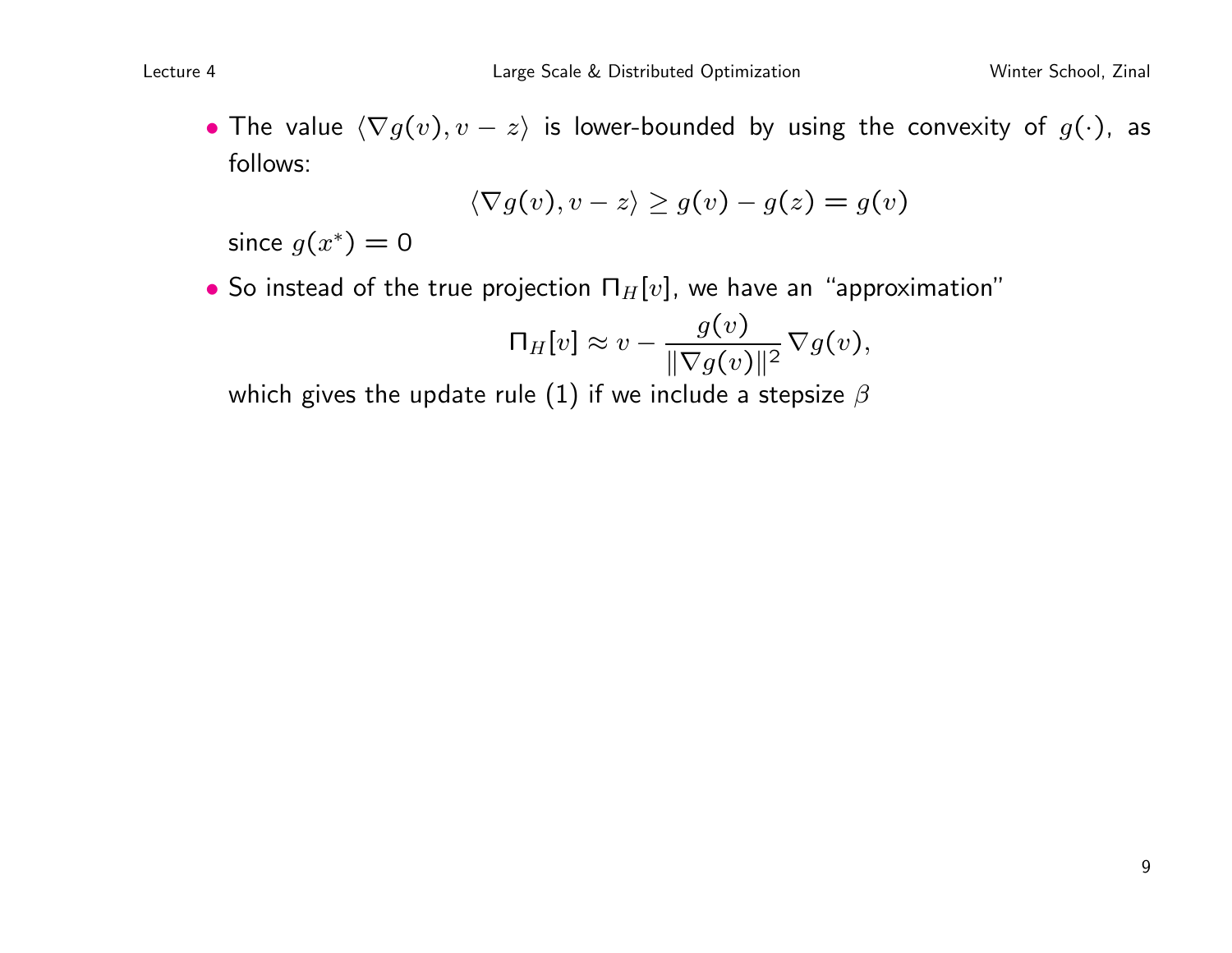$\blacktriangleright$  Now we focus on the update rule

$$
v^{+} = v - \beta \frac{g(v)}{\|\nabla g(v)\|^2} \nabla g(v)
$$

$$
\begin{aligned}\n\blacktriangleright \text{ Then for any } z \in X \ (g(z) \le 0), \\
\|v^+ - z\|^2 &= \|v - z\|^2 - 2\beta \frac{g(v)}{\|\nabla g(v)\|^2} \langle \nabla g(v), v - z \rangle + \beta^2 \frac{g^2(v)}{\|\nabla g(v)\|^2} \\
&\le \|v - z\|^2 - 2\beta \frac{g(v)}{\|\nabla g(v)\|^2} (g(v) - g(z)) + \beta^2 \frac{g^2(v)}{\|\nabla g(v)\|^2} \\
&\le \|v - z\|^2 - 2\beta \frac{g^2(v)}{\|\nabla g(v)\|^2} + \beta^2 \frac{g^2(v)}{\|\nabla g(v)\|^2} \\
\|v - z\|^2 - \beta(2 - \beta) \frac{g^2(v)}{\|\nabla g(v)\|^2}\n\end{aligned}
$$

- Implication: whenever  $v$  is not feasible, the new point  $v^+$  is closer to the set  $X$  than the point v, if we choose  $\beta \in (0, 2)$
- Re-iterating, we can obtain a sequence of infeasible points converging to a point in  $X$
- If at any time it happens that we hit a feasible  $v^+$ , the update process stops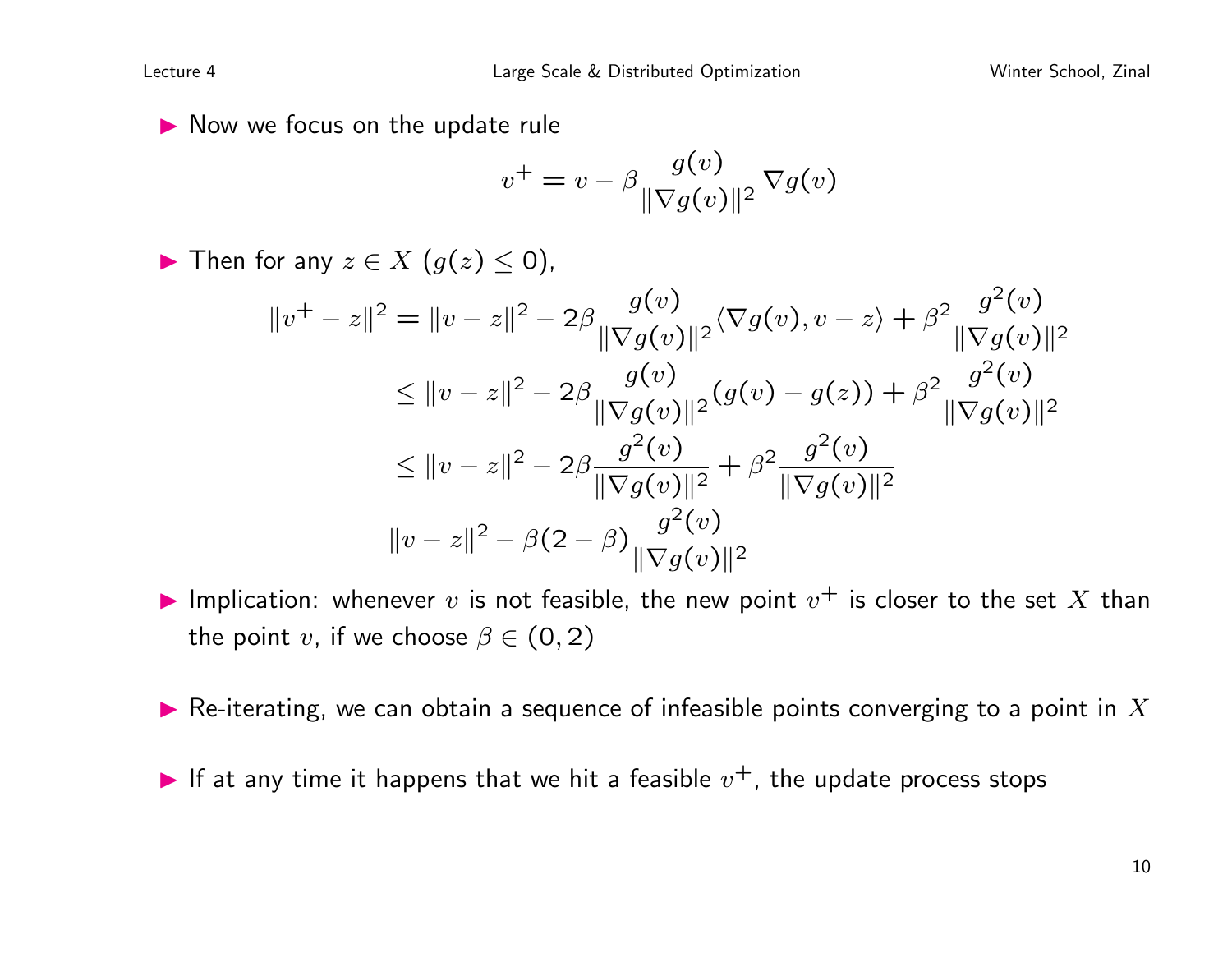$\blacktriangleright$  To capture this possibility, write the update rule in a form

$$
v^{+} = v - \beta \frac{g^{+}(v)}{\|d\|^{2}} d
$$

where  $g^+(v) = \max\{g(v), 0\}$  and

• 
$$
d = \nabla g(v)
$$
 if  $g(v) > 0$ 

• d is any nonzero vector if  $g(v) \leq 0$ . Note that d does not affect the update in this case, since  $g^+(v)=0$  and we get and  $v^+=v$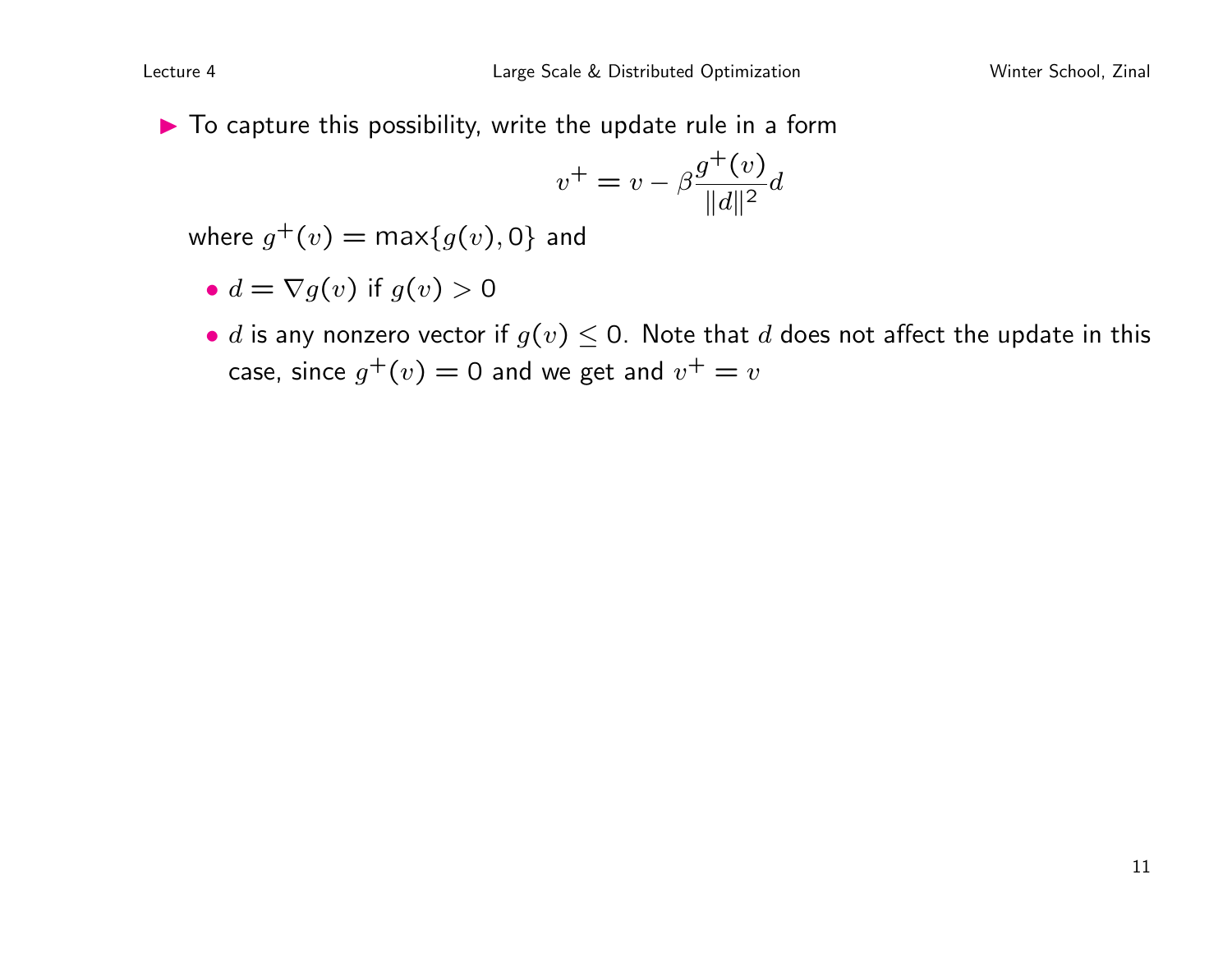#### Set given by Multiple Convex Inequalities Parallel Batch Processing

- ► Let  $X = \cap_{i=1}^m \{x \in \mathbb{R}^n \mid g_i(x) \le 0\}$  and assume  $X \ne \emptyset$ , where each  $g_i : \mathbb{R}^n \to \mathbb{R}$  is convex and continuously differentiable
- Assume that the following "error-bound" condition is satisfied: for some  $h > 0$ ,

$$
\frac{1}{m} \sum_{i=1}^{m} g_i^+(x) \ge h \cdot \text{dist}(x, X) \qquad \text{for all } x \in \mathbb{R}^n
$$

NOTE: the condition is satisfied for example if all  $q_i(\cdot)$ 's are affine function (linear inequalities). The result was established by Hoffman 1952, and known as Hoffman bound

► Let  $\{i_1, \ldots, i_N\}$   $\subset$   $[m]$  be a set of indices that will be used in an update step

$$
v_{k+1} = v_k - \frac{\beta}{N} \sum_{j=1}^{N} \frac{g_{ij}^{+}(v_k)}{\|\nabla g_{i_j}(v_k)\|^2} \nabla g_{i_j}(v_k)
$$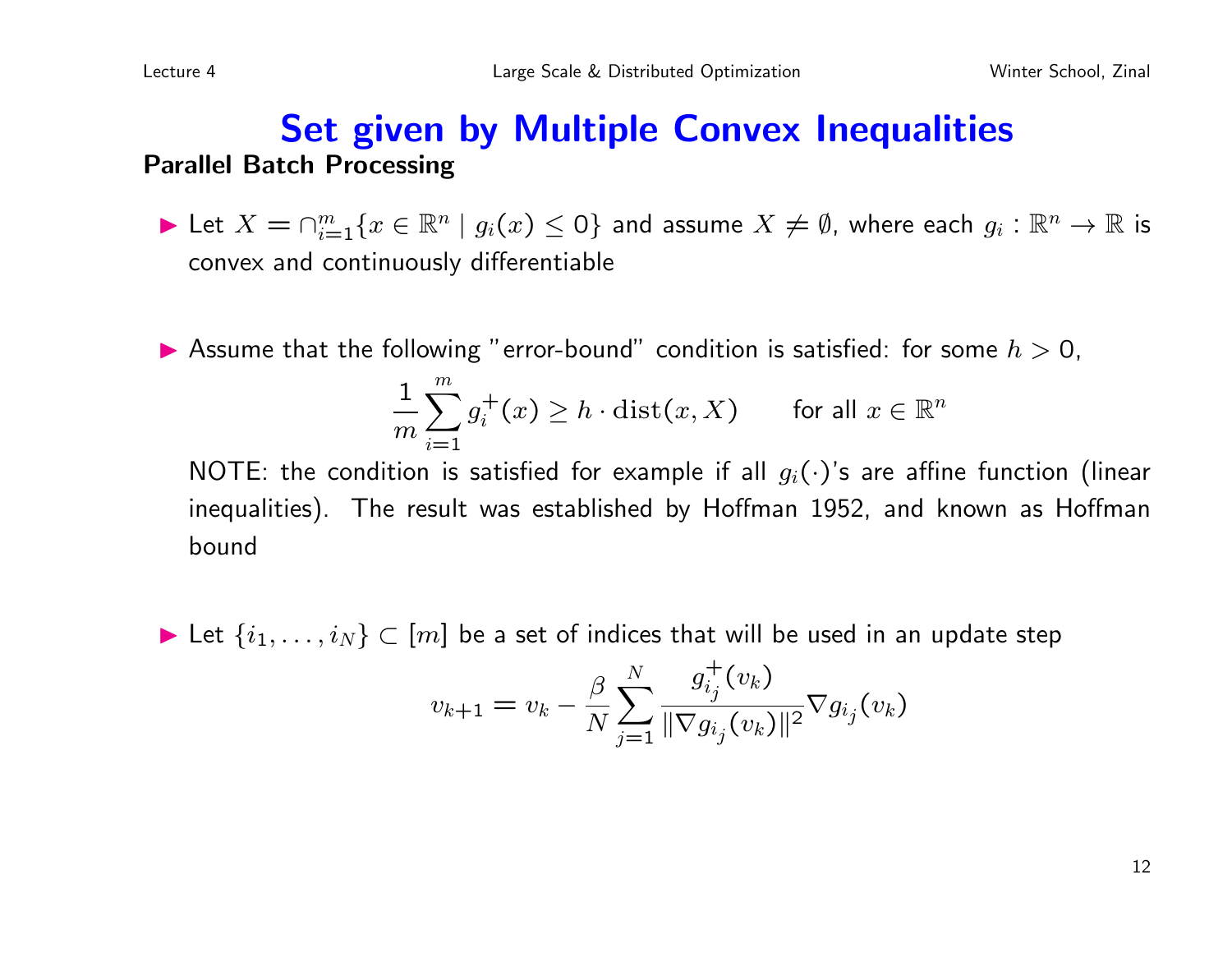Similar to the preceding, we can see that for any  $z \in X$ ,

$$
||v_{k+1} - z||^2 \le ||v_k - z||^2 - \frac{\beta(2-\beta)}{N} \sum_{j=1}^N \frac{(g_{ij}^+(v_k))^2}{||\nabla g_{ij}(v_k)||^2}
$$

Hence,  $\{v_k\}$  is bounded (deterministically if  $v_0$  is deterministic).

It follows that  $\{\|\nabla g_i(v_k)\|\}$  is bounded for any  $i \in [m]$ , by some  $M_g > 0$ .

In Thus, using this bound and taking the infimum over  $z \in X$ ,  $\beta(2-\beta)\sum_{i}^{N}\left(g_{i}^{+}\right)$  $\frac{1}{i_j}(v_k))^2$ 

$$
dist^{2}(v_{k+1}, X) \leq dist^{2}(v_{k}, X) - \frac{\rho(2-\rho)}{N} \sum_{j=1}^{\infty} \frac{(v_{ij} + v_{kj})^2}{M_{g}^{2}}
$$

 $\blacktriangleright$  Suppose each  $i_j$  is selected randomly with a uniform distribution on  $[m]$ 

$$
\mathbb{E}\left[g_{ij}^+(x)\right] = \frac{1}{m} \sum_{i=1}^m g_i^+(x)
$$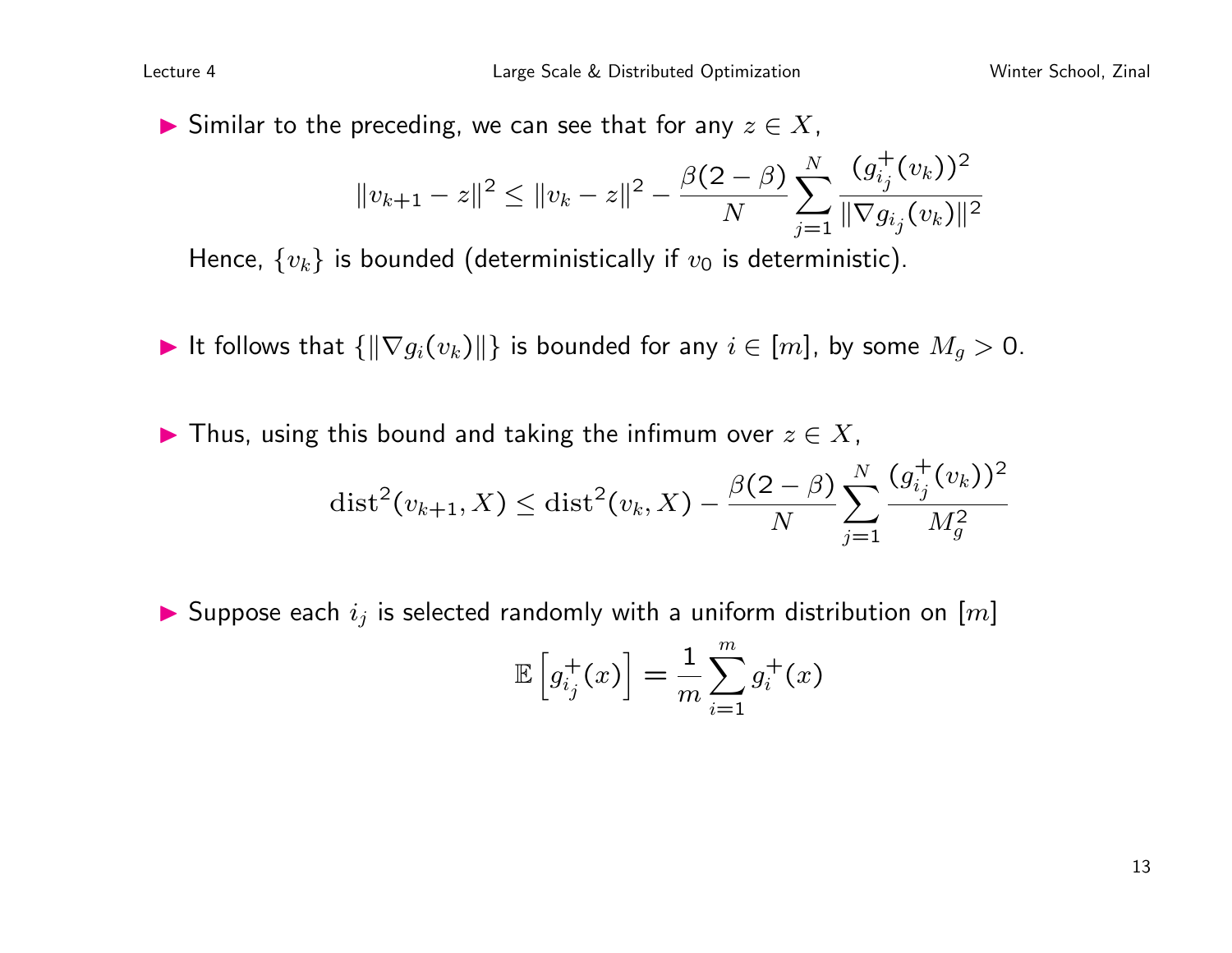$\blacktriangleright$  We have

$$
\mathbb{E} [\text{dist}^2(v_{k+1}, X) \mid v_k] \leq \text{dist}^2(v_k, X) - \frac{\beta(2-\beta)}{mM_g^2} \sum_{i=1}^m (g_i^+(v_k))^2
$$
  

$$
\leq \text{dist}^2(v_k, X) - \frac{h^2 \beta(2-\beta)}{M_g^2} \text{dist}^2(v_k, X)
$$

where the last inequality is obtained using the convexity of  $s\mapsto s^2$  and the Hoffman bound to get

$$
\frac{1}{m}\sum_{i=1}^{m}(g_i^+(v_k))^2\geq \left(\frac{1}{m}\sum_{i=1}^{m}g_i^+(v_k)\right)^2\geq h^2\mathrm{dist}(v_k,X)^2
$$

 $\blacktriangleright$  Hence

$$
\mathbb{E}\left[{\rm dist}^2(v_{k+1},X)\right]\leq \left(1-\frac{h^2\beta(2-\beta)}{M_g^2}\right)\mathbb{E}\left[{\rm dist}^2(v_k,X)\right]
$$

 $\blacktriangleright$  Expected distance shrinks geometrically in  $k$ .

 $\blacktriangleright$  More careful analysis can capture the effect of the batch size b (the relation among the average and variance instead of the "blue" inequality), resulting in  $2 - \beta L_N$ , with  $L_N \leq 1$ , instead of  $2 - \beta$  in the last inequality.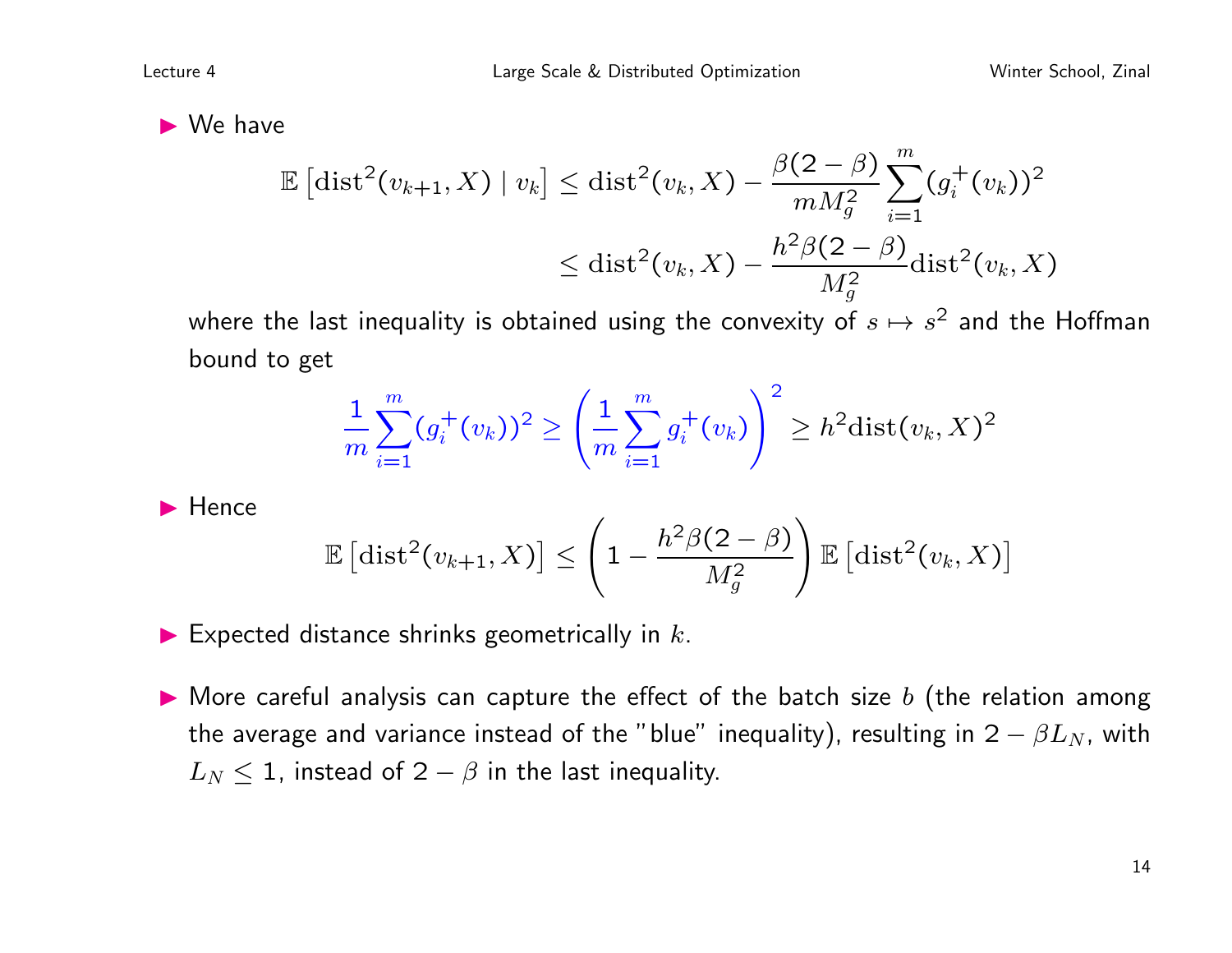#### Sequential Batch Processing:

At time k, we have  $v_k$ 

$$
z_1 = v_k \t z_{j+1} = z_j - \beta \frac{g_{i_j}^+(z_j)}{\|\nabla g_{i_j}(z_j)\|^2} \nabla g_{i_j}(z_j), \ j = 1, ..., N, \t v_{k+1} = z_{N+1}
$$

 $\blacktriangleright$  Similar to the preceding we can see that  $\{v_k\}$  and the intermittent iterates are bounded and we have for each  $j = 1, \ldots, N$ 

$$
\mathbb{E}\left[\mathrm{dist}^2(z_{j+1},X)\right] \leq \left(1 - \frac{h^2\beta(2-\beta)}{M_g^2}\right) \mathbb{E}\left[\mathrm{dist}^2(z_j,X)\right]
$$

implying

$$
\mathbb{E}\left[ \text{dist}^2(v_{k+1},X) \right] \leq \left(1-\frac{h^2 \beta (2-\beta)}{M_g^2} \right)^N \mathbb{E}\left[ \text{dist}^2(v_k,X) \right]
$$

 $\triangleright$  Compared to the result for parallel batch processing as in the paper<sup>†</sup>

$$
\mathbb{E}\left[{\rm dist}^2(v_{k+1},X)\right]\leq \left(1-\frac{h^2\beta(2-\beta L_N)}{M_g^2}\right)\mathbb{E}\left[{\rm dist}^2(v_k,X)\right]
$$

with  $L_N < 1$ 

It appears that sequential is better; also easier for deciding on the size  $N$  of the batch, ▶ When  $g_i(\cdot)$ 's are linear, the Hoffman constant satisfies  $h \geq 1$ .

<sup>†</sup>AN , I. Necoara Random minibatch projection algorithms for convex problems with functional constraints 2019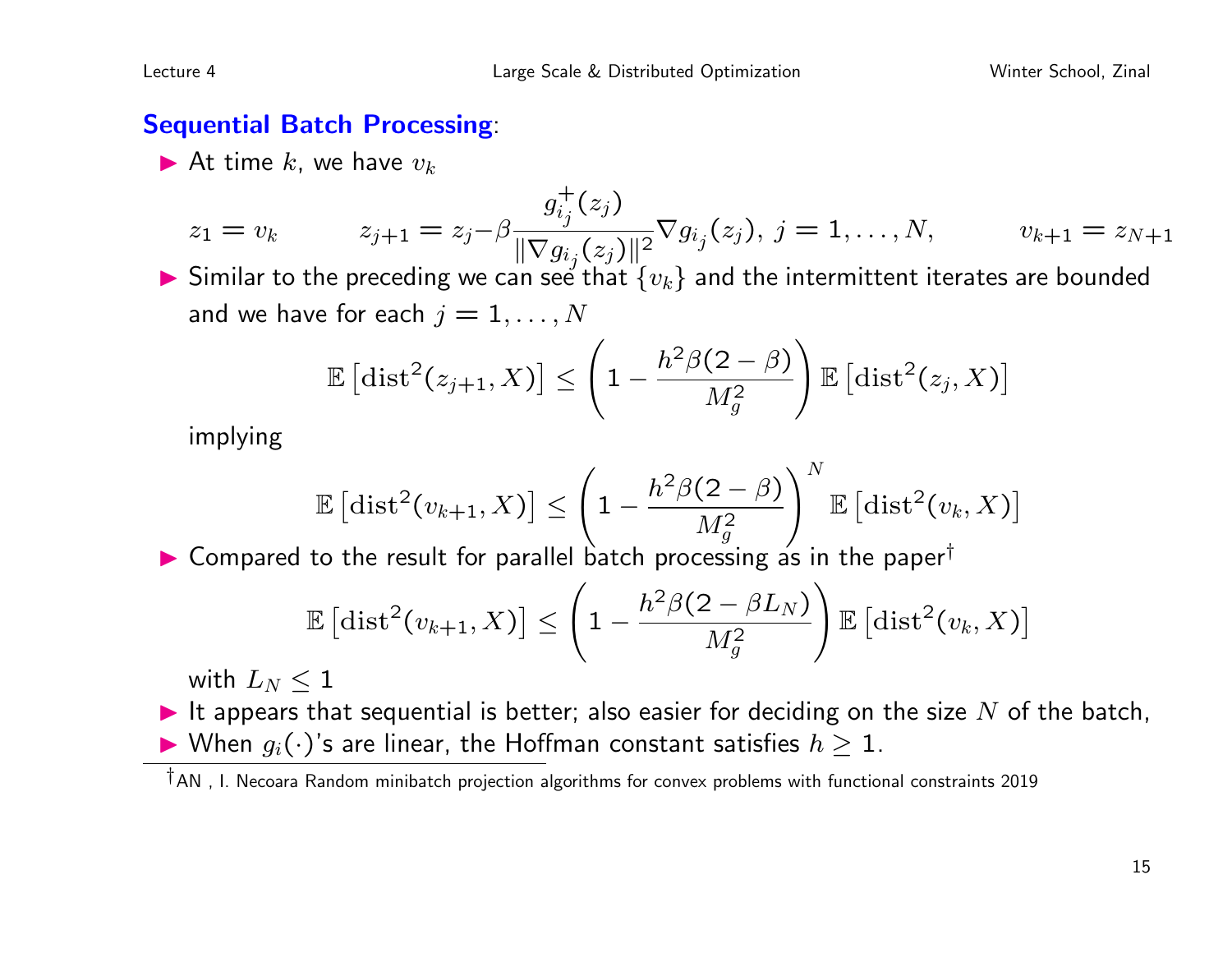# Problem of Interest<sup>‡</sup>

 $\triangleright$  Consider canonical convex minimization problem

minimize 
$$
f(x)
$$
  
subject to  $x \in X = \bigcap_{i=1}^{m} X_i$ 

► Convex  $f : \mathbb{R}^n \to \mathbb{R}$ , closed convex  $X_i$  for all i, and  $X \neq \emptyset$ .

- Interested in the case when the projection  $\Pi_X[x]$  of x on X is not readily available:
	- $\prod_X [x]$  cannot be given in a closed form
	- The sets  $X_i, i = 1, \ldots, m$  may not be known a priori, but are revealed over time
- $\blacktriangleright$  Problems of this nature arise in
	- Dynamic rate control in communication networks
	- Robust control (feasibility problem)
	- Online learning

<sup>‡</sup>A. N. Random algorithms for convex minimization problems, Math. Program., 2011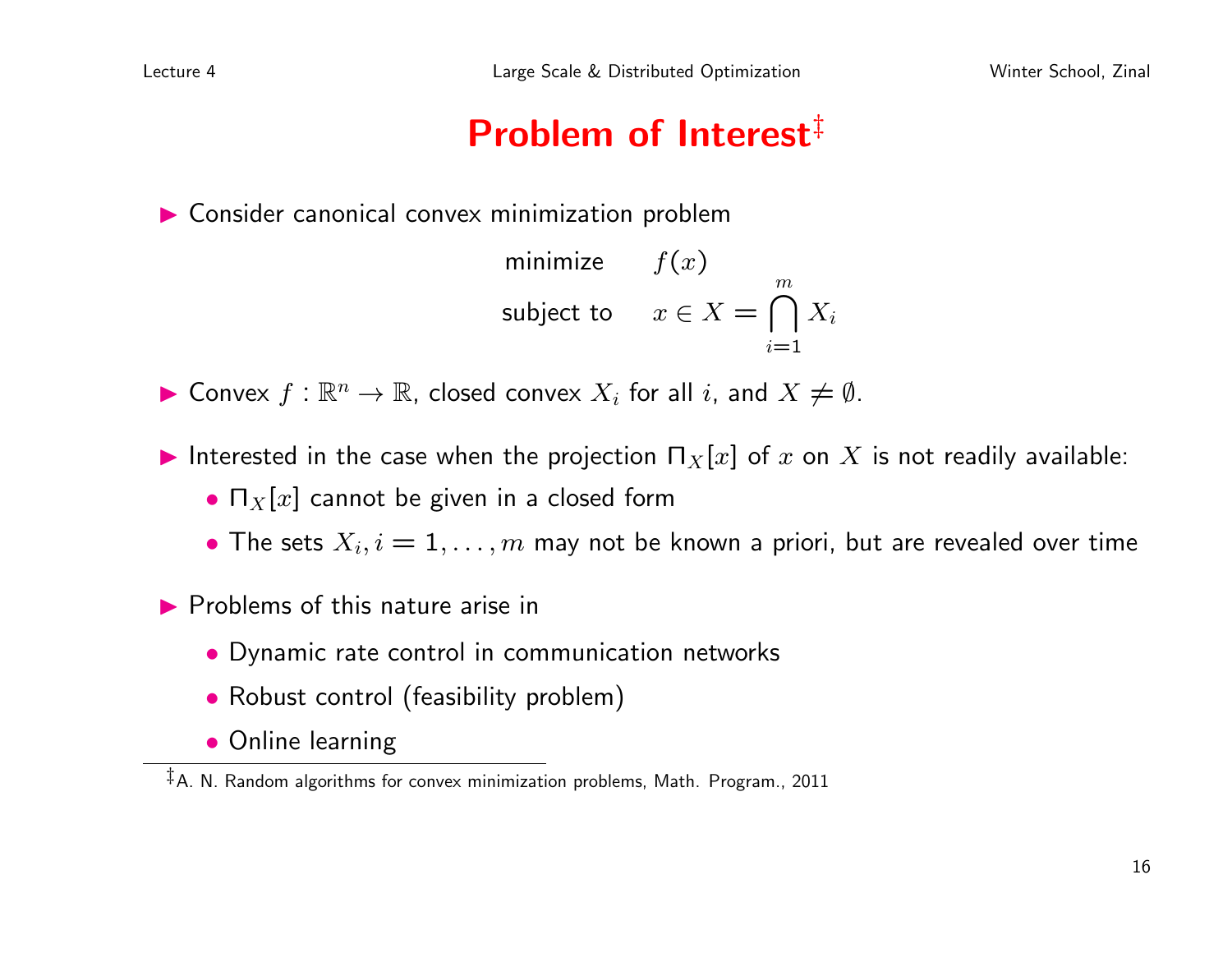#### Issues

minimize 
$$
f(x)
$$
  
subject to  $x \in X = \bigcap_{i=1}^{m} X_i$ 

▶ We focus on first order methods

 $\blacktriangleright$  When the sets  $X_i$  are not a priori available: there is no algorithm

- $\blacktriangleright$  When the sets  $X_i$  are available, but  $\Pi_X[x]$  is "unavailable" (expensive or not possible)
	- Standard gradient projection algorithm cannot be used

$$
x_k = \prod_X [x_{k-1} - \alpha_k \nabla f(x_{k-1})]
$$

• Possible alternative (Han and Lou 1988, Han 1989)

 $\Box$  "Approximate" the projection on X by a sequence of alternate projections

$$
\sqcap_X[x] \approx \sqcap_{X_m}[\cdots \sqcap_{X_1}[x] \cdots]
$$

• Large number of constraints can make this projection "approximation" **practically** infeasible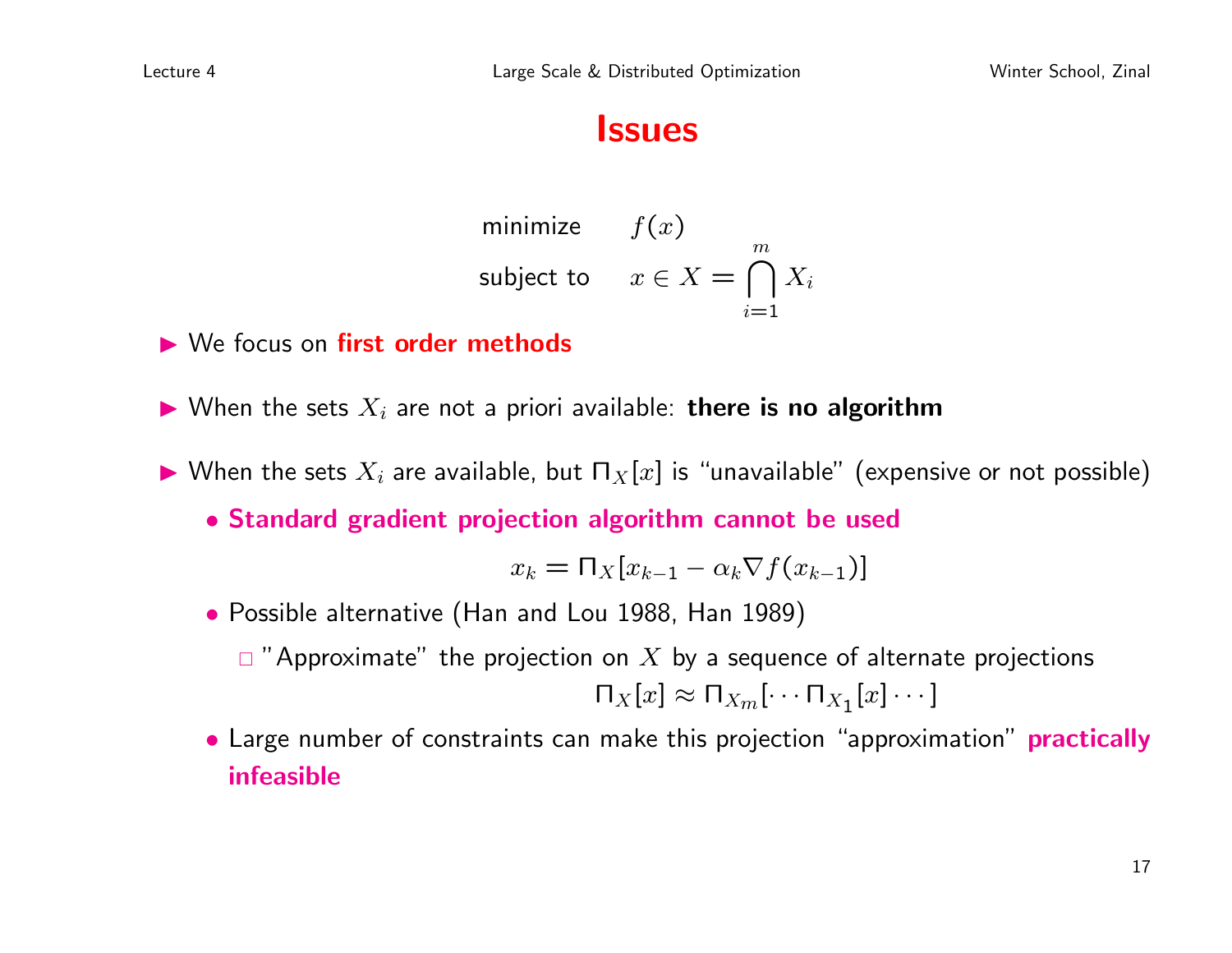## Proposed Approach: Random Projection Algorithm

 $\triangleright$  We propose a simple gradient projection algorithm using random projections

$$
x_k = \Pi_{\omega_k} [x_{k-1} - \alpha_k \nabla f(x_{k-1})]
$$

 $\bullet$   $\Pi_{\omega_k}$  is the projection on the set  $X_{\omega_k}$ , which is a random realization of the constraint set at time  $k$ 



- $\alpha_k > 0$  is a stepsize
- The initial point  $x_0 \in \mathbb{R}^n$  can be selected at random
- $\blacktriangleright$  When the collection  $\{X_i, i=1,\ldots,m\}$  is known, we can use uniform distribution over the index set.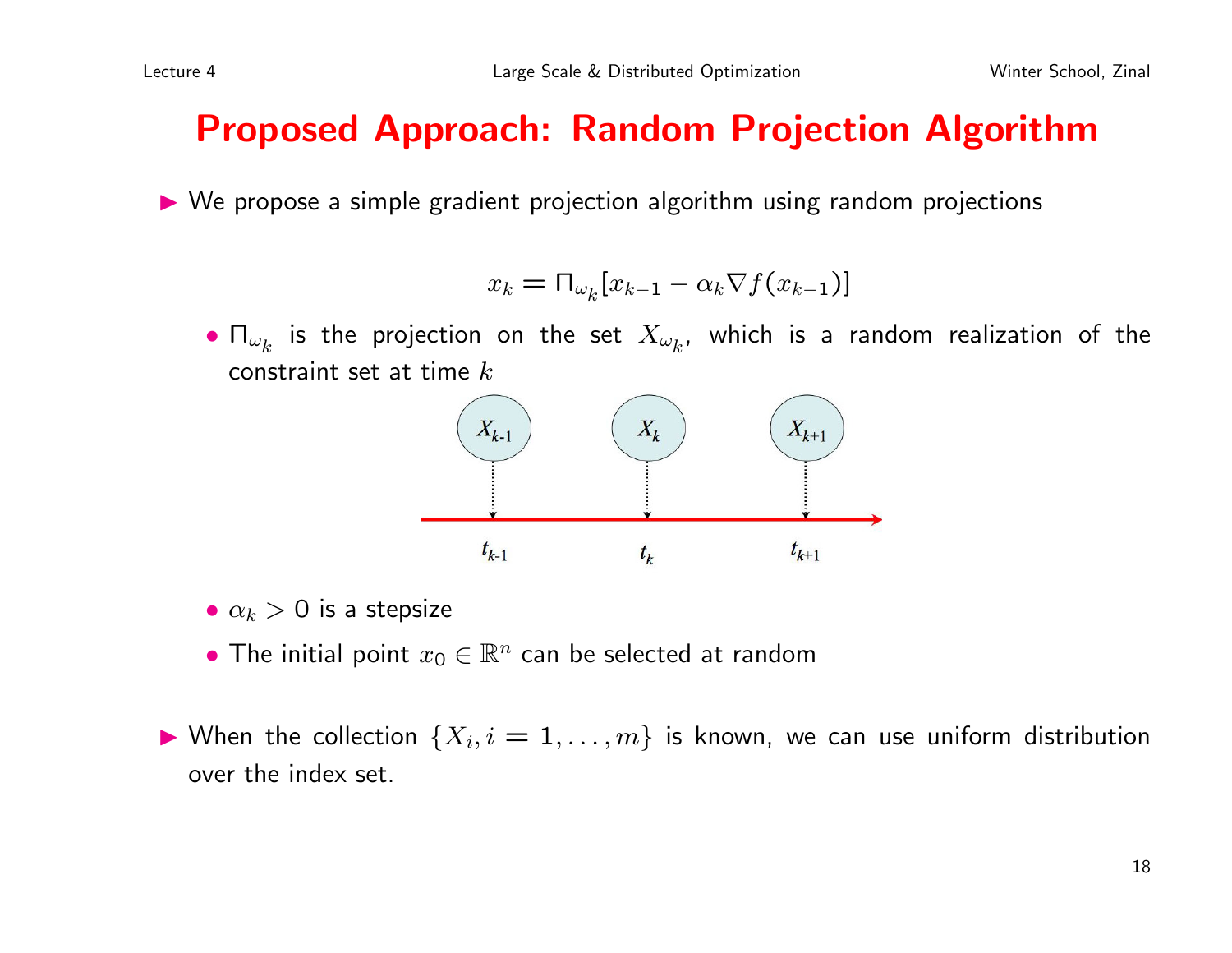# Contribution

Almost sure convergence and convergence rate of the algorithm:

- $\bullet$  Case I: a closed form for the projection on each component  $X_i$  is available
- $\bullet$  Case II: each set  $X_i$  is given by an algebraic relation
- In each of the cases, we study the method for  $\mathit{differentiable}$  and  $\mathit{nondifferentiable}$  f
- We analyze all the cases for *diminishing and constant stepsize* 
	- □ Diminishing stepsize: to establish almost sure convergence
	- $\Box$  Constant stepsize: to determine the convergence rate

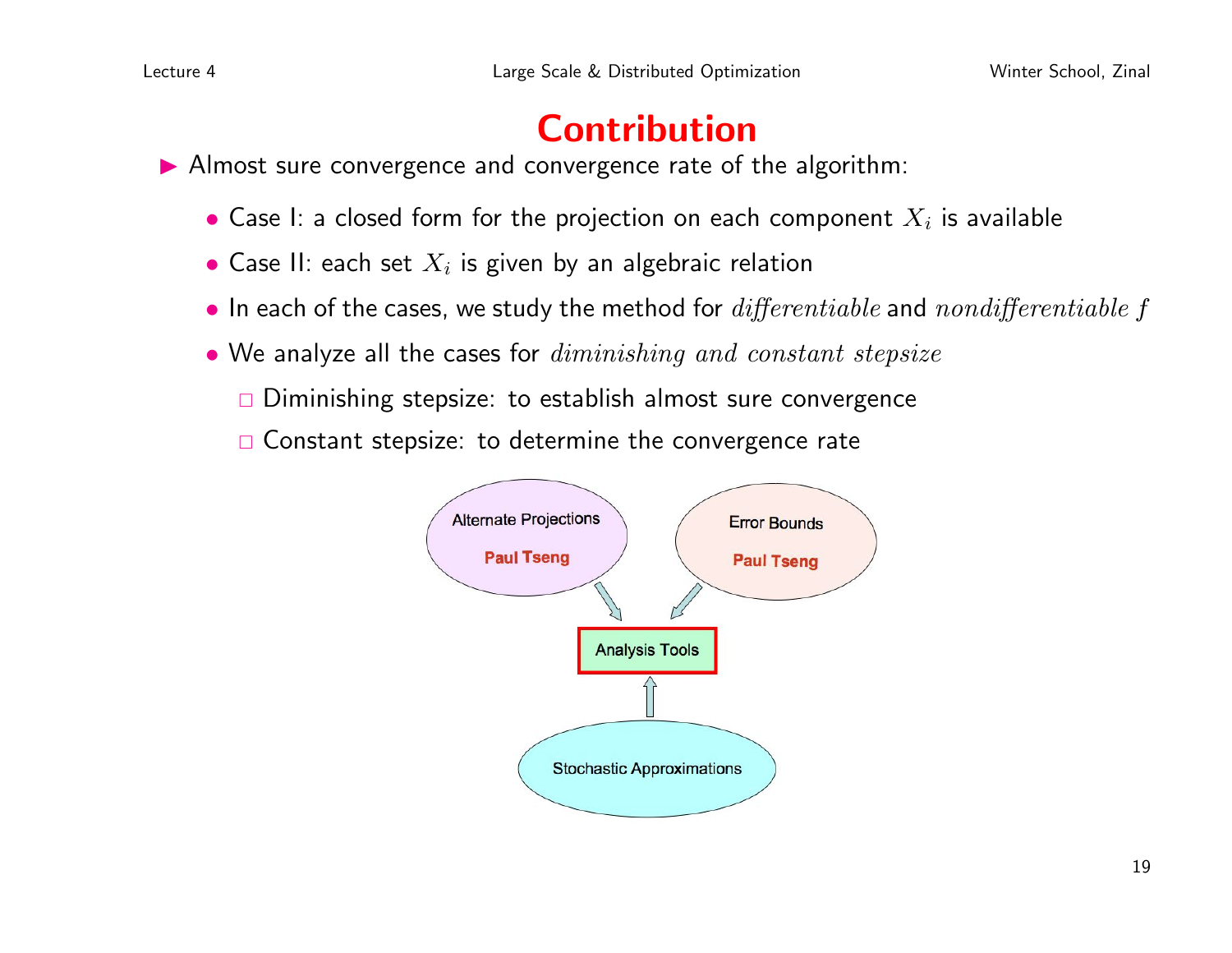## Related Literature

 $\blacktriangleright$  Random Projection Algorithms for **convex feasibility problems** 

determine 
$$
\bar{x} \in X = \bigcap_{i=1}^{m} X_i
$$

• Amemiya and Ando 1965, Polyak 2001

 $\blacktriangleright$  Alternate (or Cyclic) Projection Algorithms

#### • Projection problem

Von Neumann 1950, Aronszajn 1950, Halperin 1962, Han 1988

• Feasibility problem

Gubin, Polyak and Raik 1967, Deutch 1983, Bauschke and Borwein 1996, Combettes 1997, Tseng 1990 (see Bauschke 2001).

These algorithms solve a feasibility problem by cyclically projecting on the sets  $X_1, \ldots, X_m$ 

$$
x_k = \Pi_{X_m}[\cdots[\Pi_{X_1}[x_{k-1}]]\cdots]
$$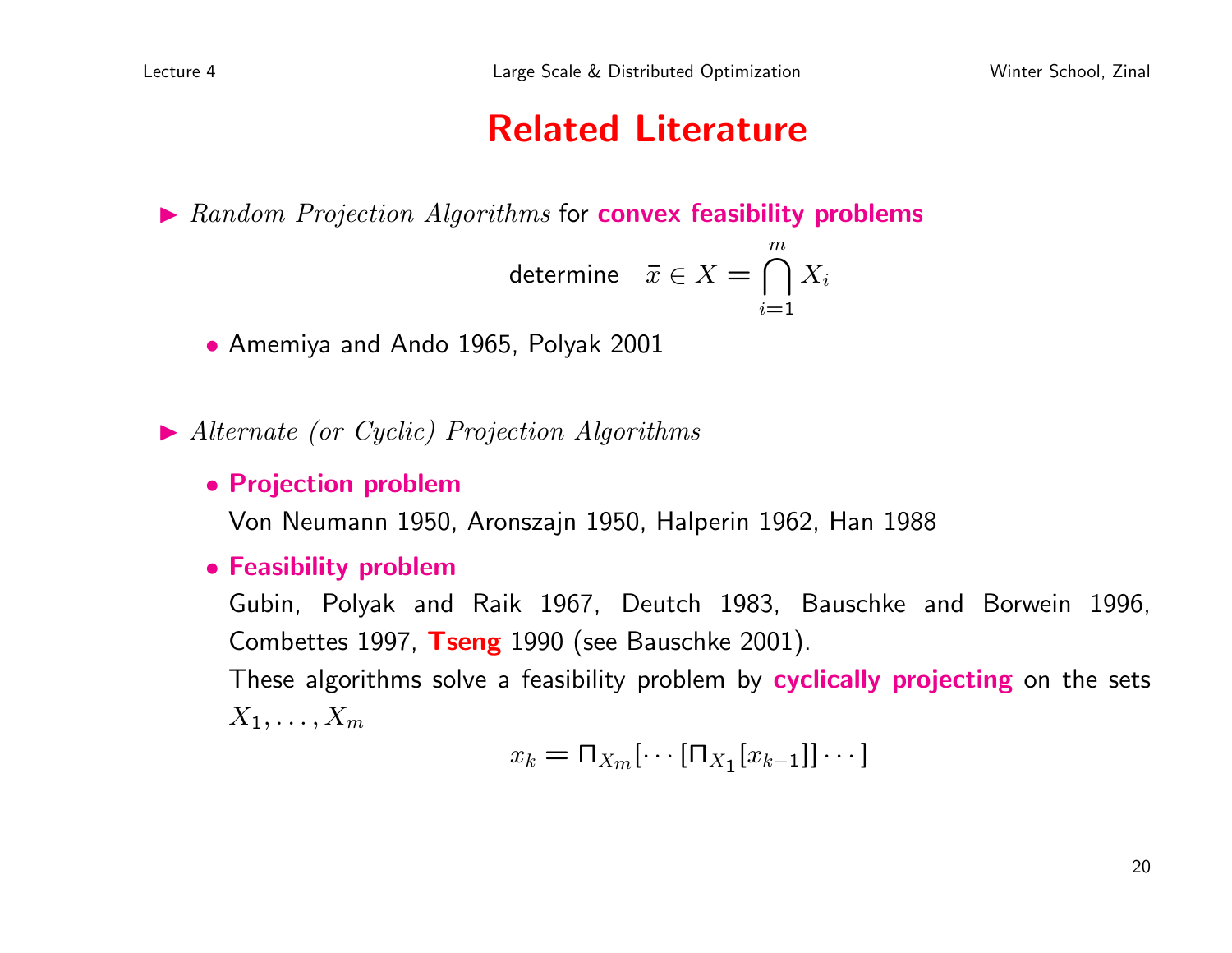$\triangleright$  *Error Bounds* initially studied by Hoffman 1952, and more recently by Hu and Wang 1989, Luo and Tseng 1992, 1993, Burke and Ferris 1993, Mangasarian 1996, Burke and Tseng 1996, Lewis and Pang 1998, Tseng 1999, Bauschke, Borwein, Tseng 2000, Bertsekas 1999, Luo 2000 (see also Facchinei and Pang 2003), Tseng 2009.

 $\blacktriangleright$  Error Bounds are related to the question of determining whether

for a given set  $S = \{x \in \mathbb{R}^n \mid g_i(x) \leq 0, i = 1, \ldots, m\}$ there exists a scalar  $\gamma > 0$  such that

$$
dist(x, S) \le \gamma \max_{i \in [m]} g_i^+(x) \quad \text{for all } x \in \mathbb{R}^n
$$

Such a set  $S$  is often referred to as "regular".

▶ Error-bounds are related to "set regularity" and "metric regularity" literature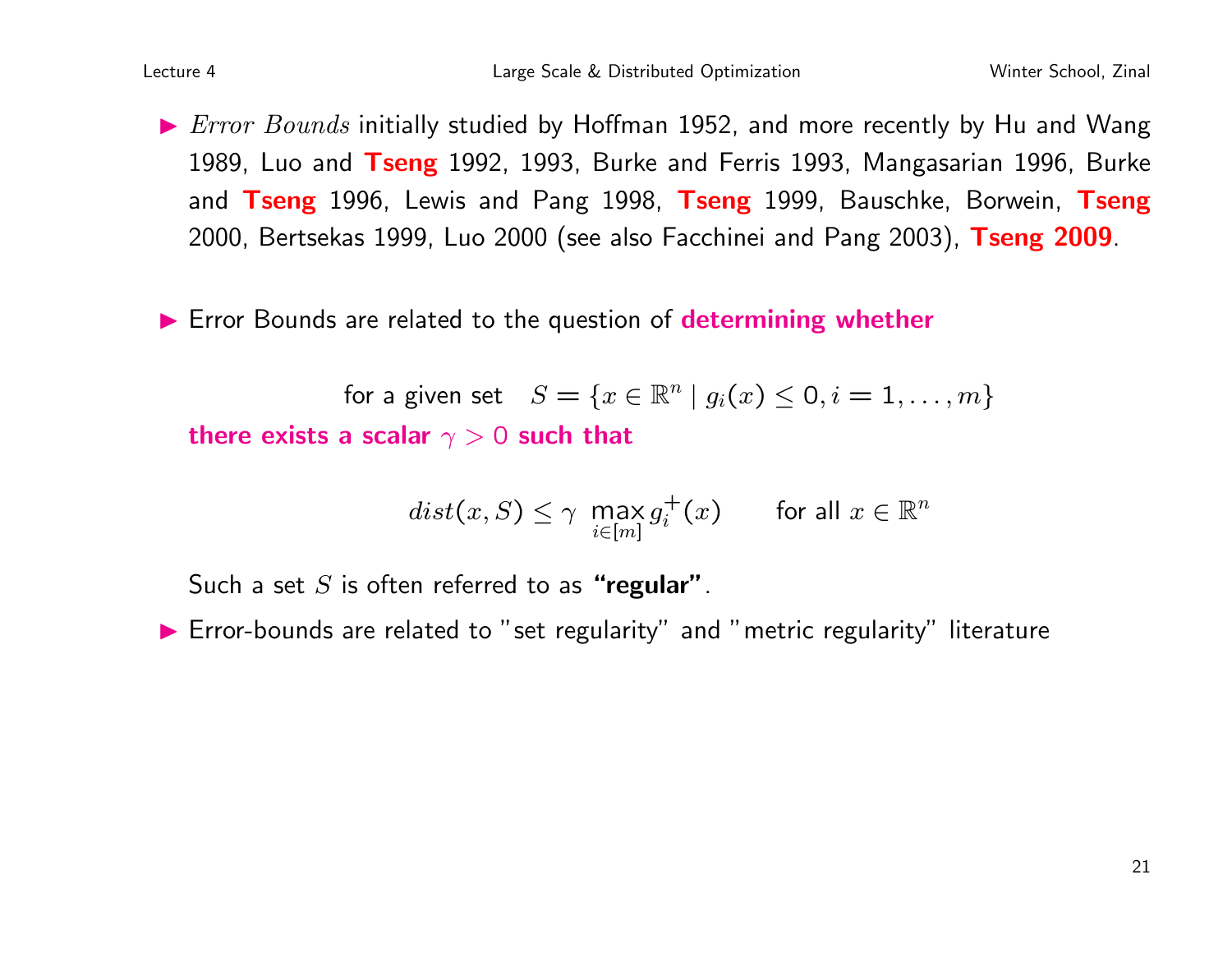- The random projection method could be viewed as a counterpart of the random Incremental Method.
- $\triangleright$  Random Incremental Method solves the following problem

minimize 
$$
f(x) = \sum_{i=1}^{m} f_i(x)
$$
 over  $x \in X$ 

$$
x_k = \Pi_X [x_{k-1} - \alpha_k \nabla f_{\omega_k}(x_{k-1})]
$$

where  $f_{\omega_{\bm{k}}}$  is a randomly selected  $f_i$  from  $f_1,\ldots,f_m$ 

Incremental methods have been studied starting with Kibardin 1980 and later on by Luo and Tseng 1994, Bertsekas 1997, Tseng 1998, Solodov 1998, Bertsekas and Tsitsiklis 2000, Nedić and Bertsekas 2001, Kiwiel 2003, Sundhar et. all 2009, Tseng 2009.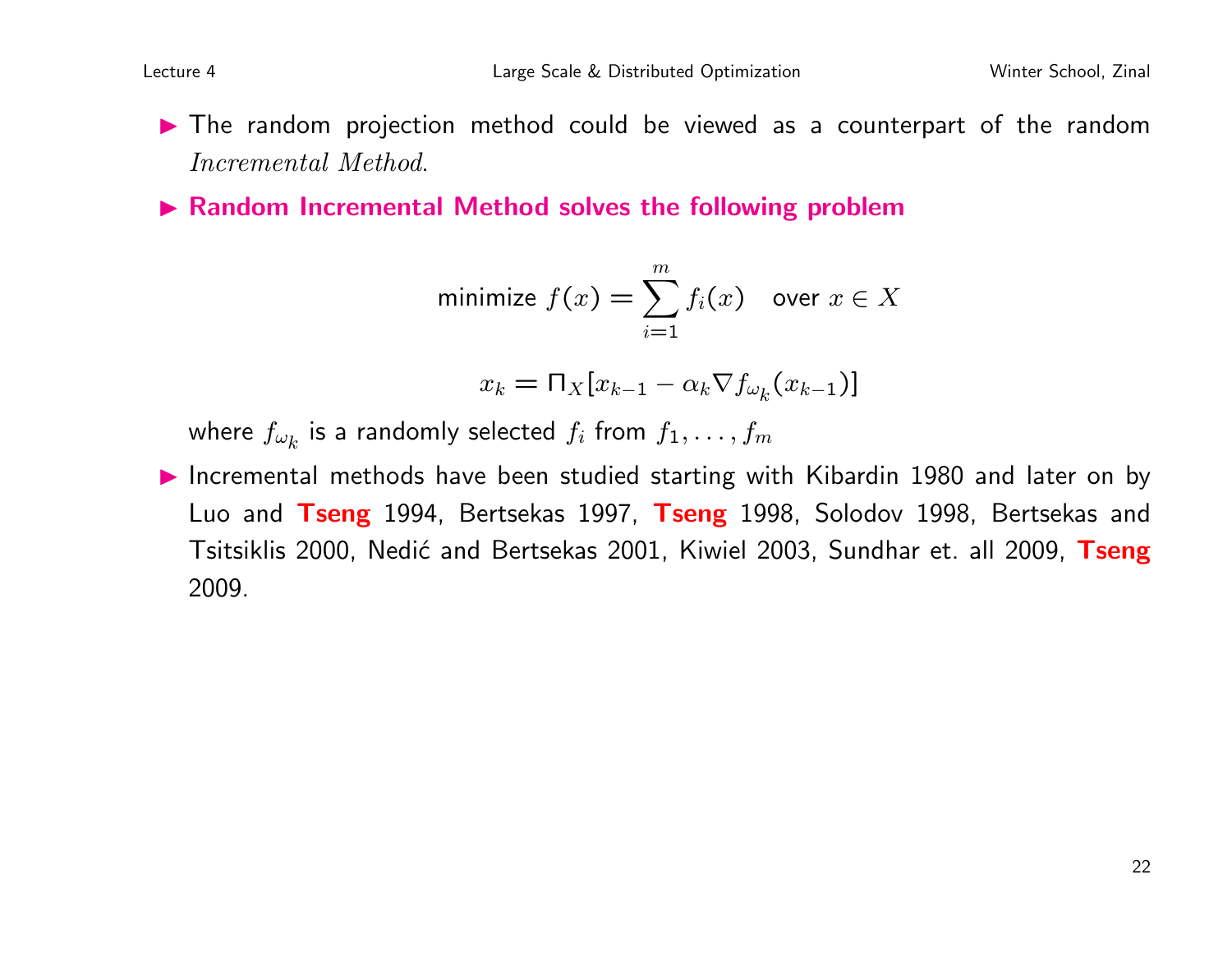#### **Assumptions**

**Assumption 1 Convexity** The sets  $X_i \subseteq \mathbb{R}^n$  are closed and convex. The function f is defined and convex over  $\mathbb{R}^n$ .

**Assumption 2 IID**  $\{\omega_k\}$  is iid and independent of the initial random point  $x_0$ .

**Assumption 3 Set Regularity** There exists a constant  $c > 0$  such that

$$
\text{dist}^2(x, X) \le c \, \mathsf{E} \big[ \text{dist}^2(x, X_\omega) \big] \qquad \text{for all } x \in \mathbb{R}^n.
$$

The condition is satisfied when the sets are "regular"

**In** There exists a constant  $\gamma > 0$  such that

 $dist(x, X) \leq \gamma$  max  $1\leq i\leq m$  $dist(x, X_i)$  for all  $x \in \mathbb{R}^n$ .

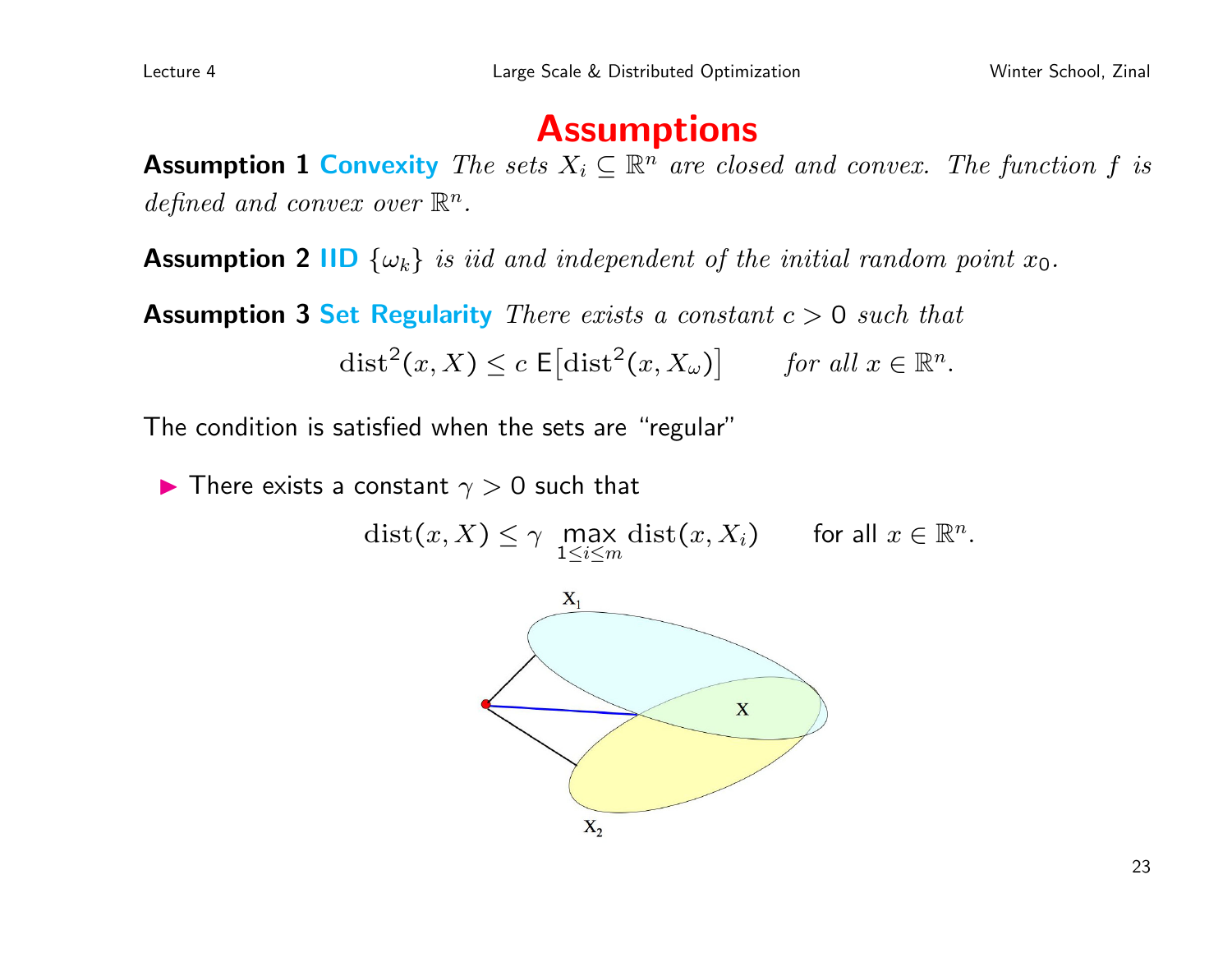# Random Projection Method for Nondifferentiable **Objective**

When  $f$  is not differentiable, the method is using a subgradient instead of a gradient:

$$
x_k = \Pi_{\omega_k} [x_{k-1} - \alpha_k s_f(x_{k-1})] \quad \text{for all } k \ge 1.
$$

The **basic subgradient property** for any  $x \in \mathbb{R}^n$ ,

$$
f(x) + \langle s_f(x), y - x \rangle \le f(y) \quad \text{for all } y \in \mathbb{R}^n
$$

We assume that the subgradients of f are uniformly bounded: there is a scalar  $C_f$ ,

$$
||s_f(x)|| \leq C_f \qquad \text{for all } s_f(x) \in \partial f(x) \text{ and } x \in \mathbb{R}^n.
$$

The subgradient boundedness essentially plays the role of the Lipschitz gradient continuity condition for differentiable  $f(\cdot)$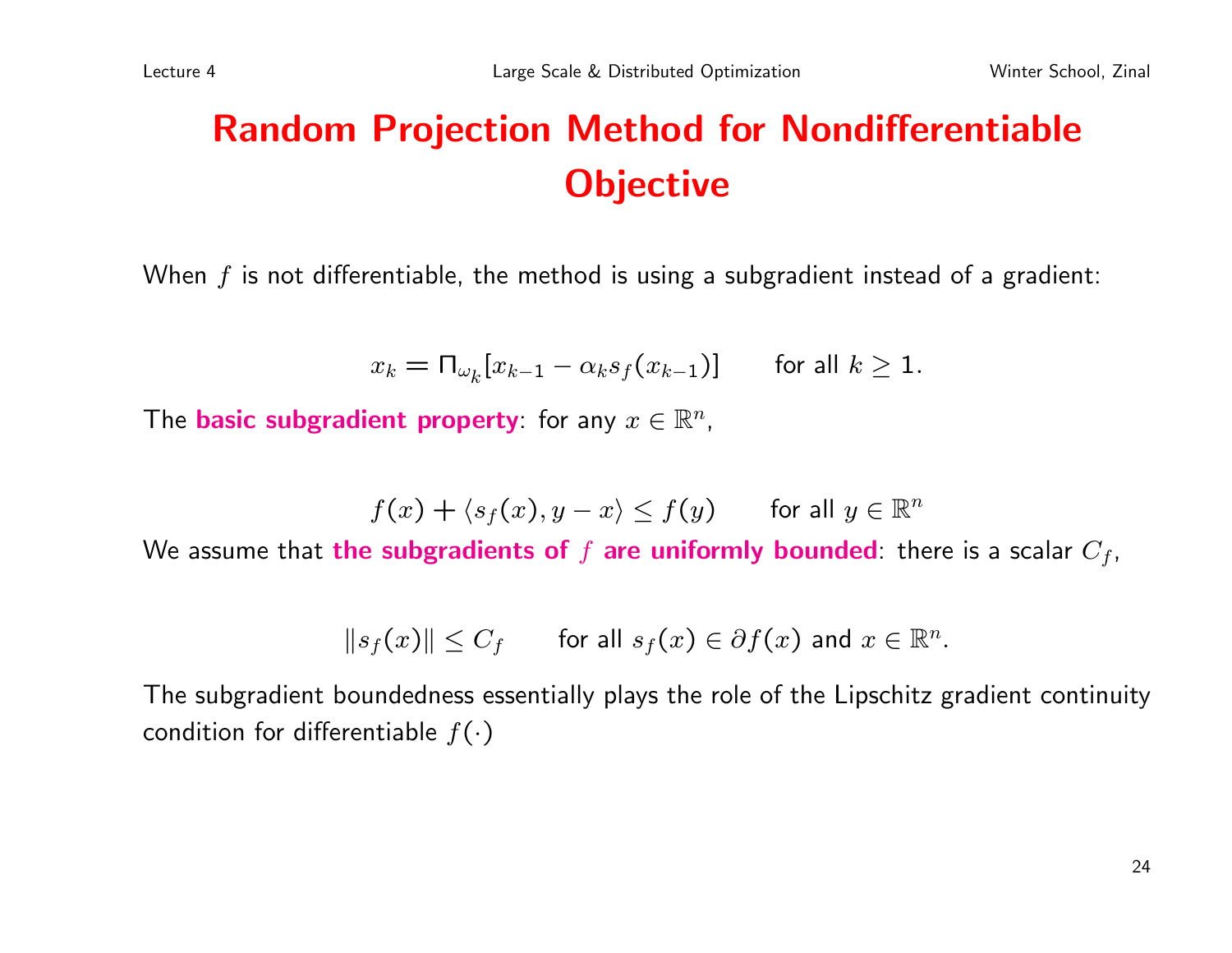## Basic Relation

Let  $\mathscr{F}_k$  be the sigma-field generated by  $x_0$  and the realizations of  $\omega_\ell$  for  $\ell = 1, \ldots, k$ .

Lemma: Convexity, IID and Set Regularity assumptions hold. The subgradients of f are uniformly bounded by  $C_f$ , and  $\alpha_k > 0$  is arbitary.

Then, for any  $\bar{x} \in X$  and  $k \geq 1$ ,

$$
\mathsf{E}\!\left[\|x_k - \bar{x}\|^2 \mid \mathscr{F}_{k-1}\right] \leq \|x_{k-1} - \bar{x}\|^2 - 2\alpha_k \left(f(z_{k-1}) - f(\bar{x})\right) \n- \frac{1}{2c} \|x_{k-1} - z_{k-1}\|^2 + 4\alpha_k^2 (1+c) C_f^2,
$$

 $\triangleright z_{k-1} = \prod_{X} [x_{k-1}]$  and c is "regularity constant"

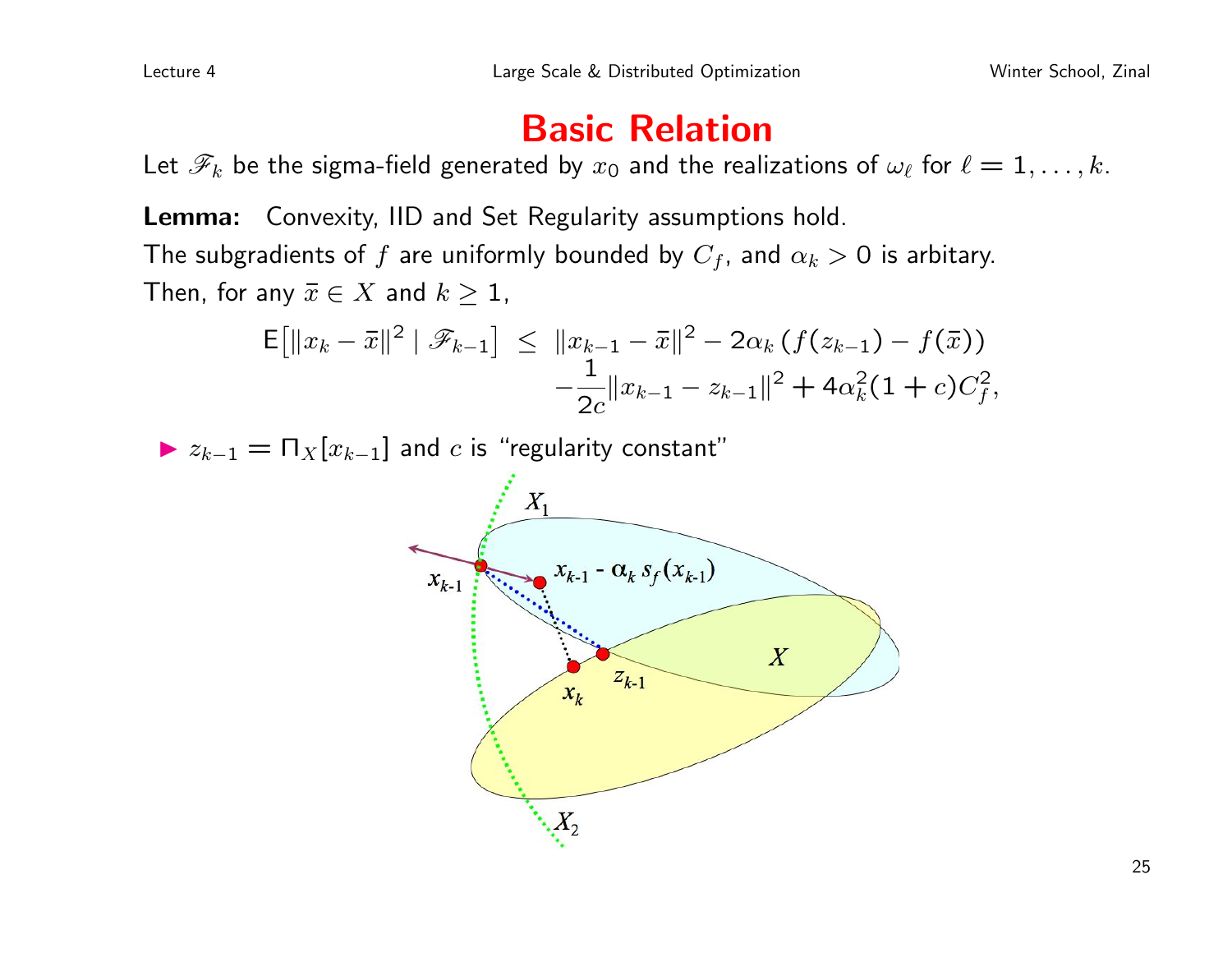## Diminishing Stepsize: Almost Sure Convergence

#### Proposition 1

Let Convexity, IID and Set Regularity assumptions hold.

Let the subgradients of  $f$  be uniformly bounded by  $C_f$ .

Let the stepsize be such that  $\sum_{k=1}^{\infty} \alpha_k = \infty$  and  $\sum_{k=1}^{\infty} \alpha_k^2 < \infty$ .

Assume that problem  $\min_{x \in X} f(x)$  has a nonempty optimal set  $X^*.$ 

Then, the iterates  $\{x_k\}$  generated by the method converge almost surely to some random point in the optimal set  $X^*$ .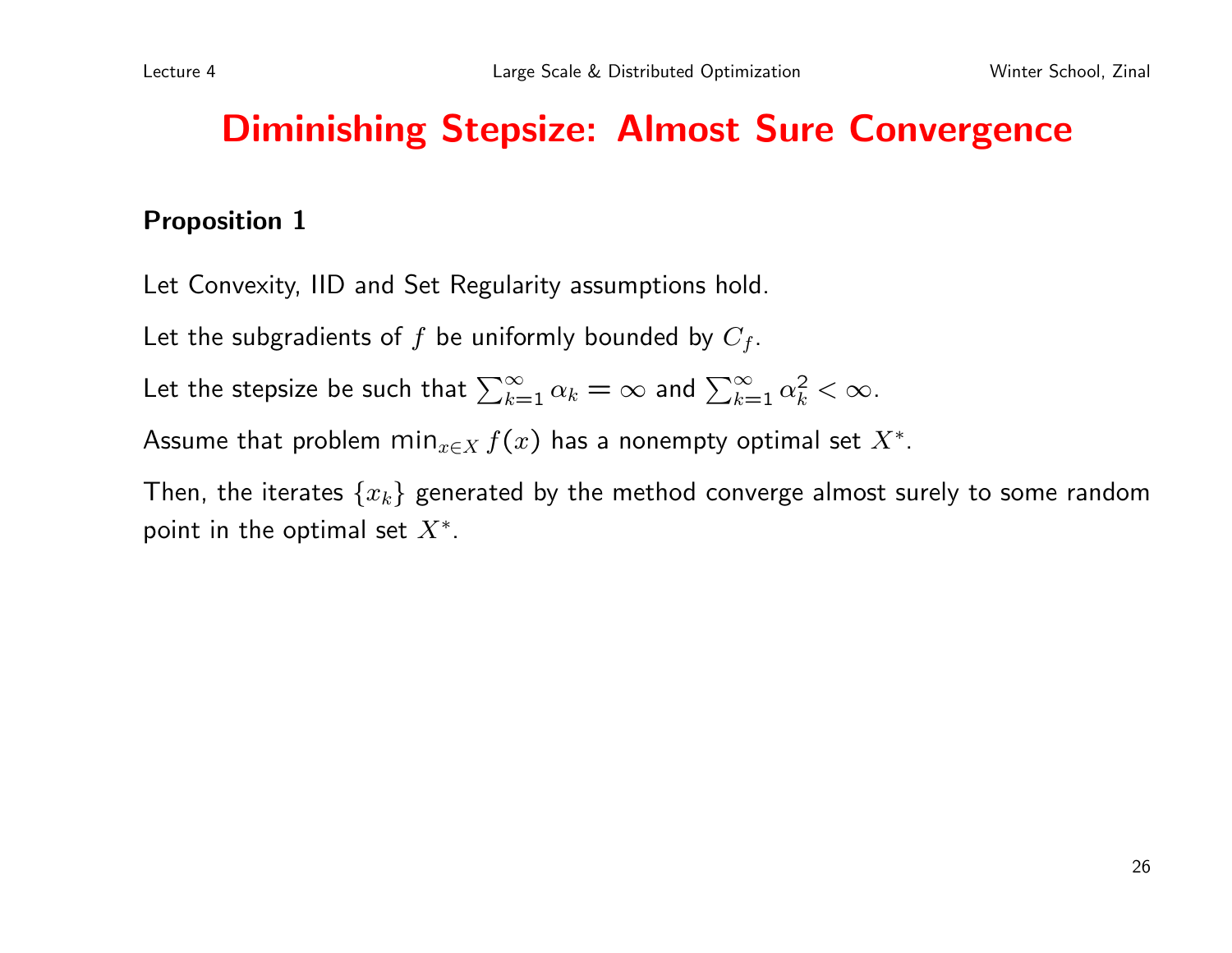#### Proof Outline:

Super-martingale convergence result: (Robbins and Siegmund 1971)

Let  $\{v_k\}$ ,  $\{u_k\}$ , and  $\{b_k\}$  be sequences of nonnegative random variables such that  $\sum_{k=0}^{\infty} b_k < +\infty$  a.s. and

$$
\mathsf{E}[v_{k+1} | \mathcal{F}_k] \le v_k - u_k + b_k \quad \text{for all } k \ge 0 \ \ a.s.,
$$

where  $\mathcal{F}_k$  denotes the collection  $v_0, \ldots, v_k, u_0, \ldots, u_k, b_0, \ldots, b_k$ .

Then, we have  $\lim_{k\to\infty}v_k=v$  for a random variable  $v\geq 0$  a.s., and  $\sum_{k=0}^\infty u_k<\infty$  a.s. From our lemma, we have

$$
\mathsf{E}\!\left[\|x_k - \bar{x}\|^2 \mid \mathscr{F}_{k-1}\right] \leq \|x_{k-1} - \bar{x}\|^2 - 2\alpha_k \left(f(z_{k-1}) - f(\bar{x})\right) \n- \frac{1}{2c} \|x_{k-1} - z_{k-1}\|^2 + 4\alpha_k^2 (1+c) C_f^2,
$$

Hence it follows:

 ${{\|x_k - \bar{x}\|^2\}}$  is convergent for every  $\bar{x} \in X$ 

$$
\sum_{k=1}^{\infty} \left( 2\alpha_k \left( f(z_{k-1}) - f(\bar{x}) \right) + \frac{1}{2c} \|x_{k-1} - z_{k-1}\|^2 \right) < \infty
$$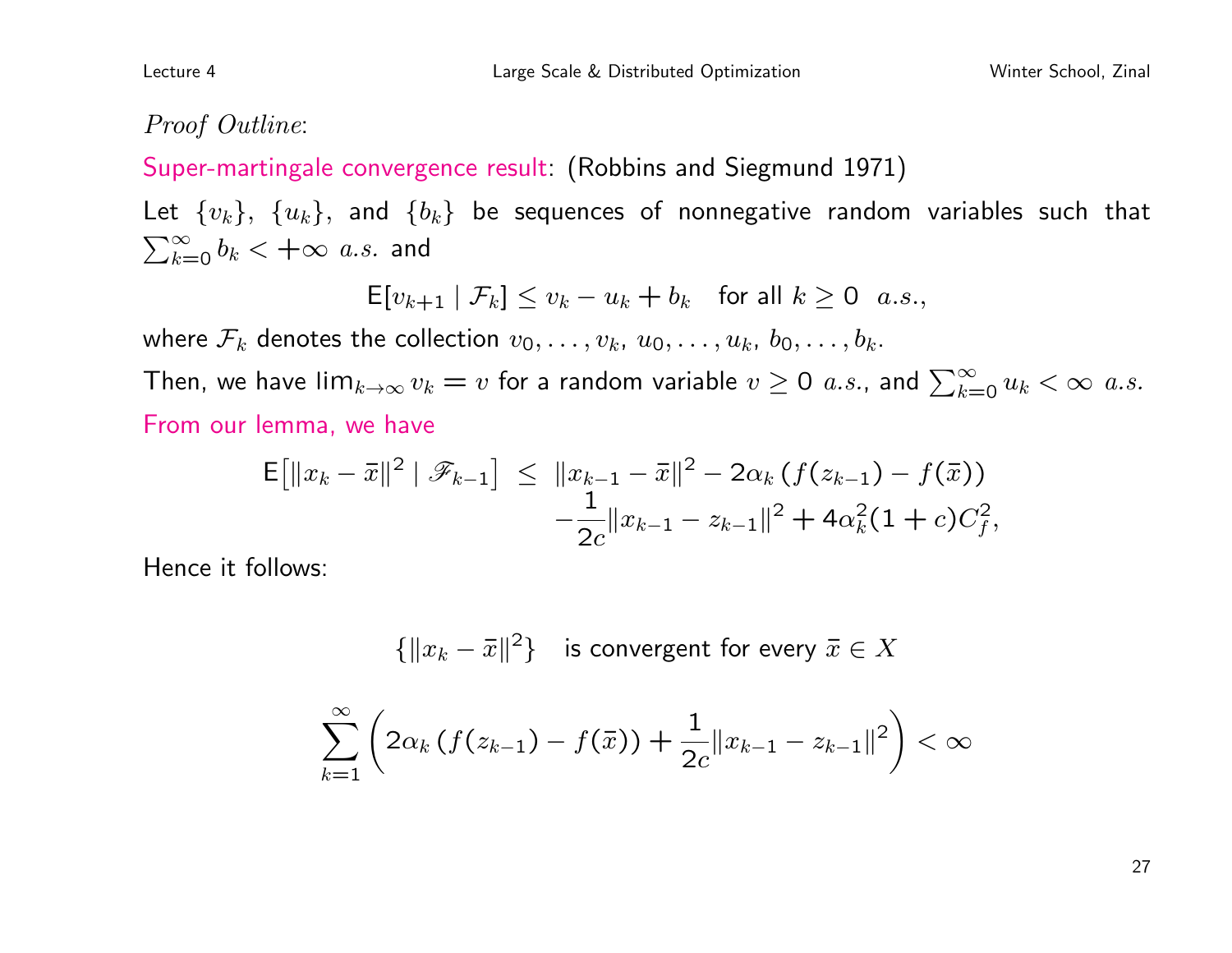## Rate Analysis

Proposition 2 Let Convexity, IID and Set Regularity assumptions hold.

Let the subgradients of  $f$  be uniformly bounded by  $C_f$ .

Assume that problem  $\min_{x \in X} f(x)$  has a nonempty optimal set  $X^*.$ 

Let  $\{x_k\}$  be the iterate sequence generated by method, and  $z_{k-1} = \prod_X [x_{k-1}]$  for all k. Define the weighted averages

$$
\hat{x}_t = \frac{1}{S_t} \sum_{k=1}^t \alpha_k x_{k-1}, \qquad \hat{z}_t = \frac{1}{S_t} \sum_{k=1}^t \alpha_k z_{k-1} \qquad \text{for } t \ge 1
$$
  
with 
$$
S_t = \sum_{k=1}^t \alpha_k \qquad \text{for } t \ge 1
$$

Then:

If the **stepsize is constant**, i.e.,  $\alpha_k = \bar{\alpha}$  for all k, then we have the following error bound per iteration  $t \geq 1$ ,

$$
\mathsf{E}\big[\text{dist}^2(\hat{x}_t, X)\big] \le \mathsf{E}\big[\|\hat{x}_t - \hat{z}_t\|^2\big] \le \frac{2c}{t} \mathsf{E}\big[\text{dist}^2(x_0, X^*)\big] + 8c(1+c)C_f^2 \bar{\alpha}^2,
$$
\n
$$
|\mathsf{E}[f(\hat{x}_t)] - f^*| \le \frac{1}{2t\bar{\alpha}} \mathsf{E}\big[\text{dist}^2(x_0, X^*)\big] + 2(1+c)C_f^2 \bar{\alpha} + C_f \sqrt{\mathsf{E}[\|\hat{x}_t - \hat{z}_t\|^2]}
$$
\nwith  $f^* = \min_{x \in X} f(x)$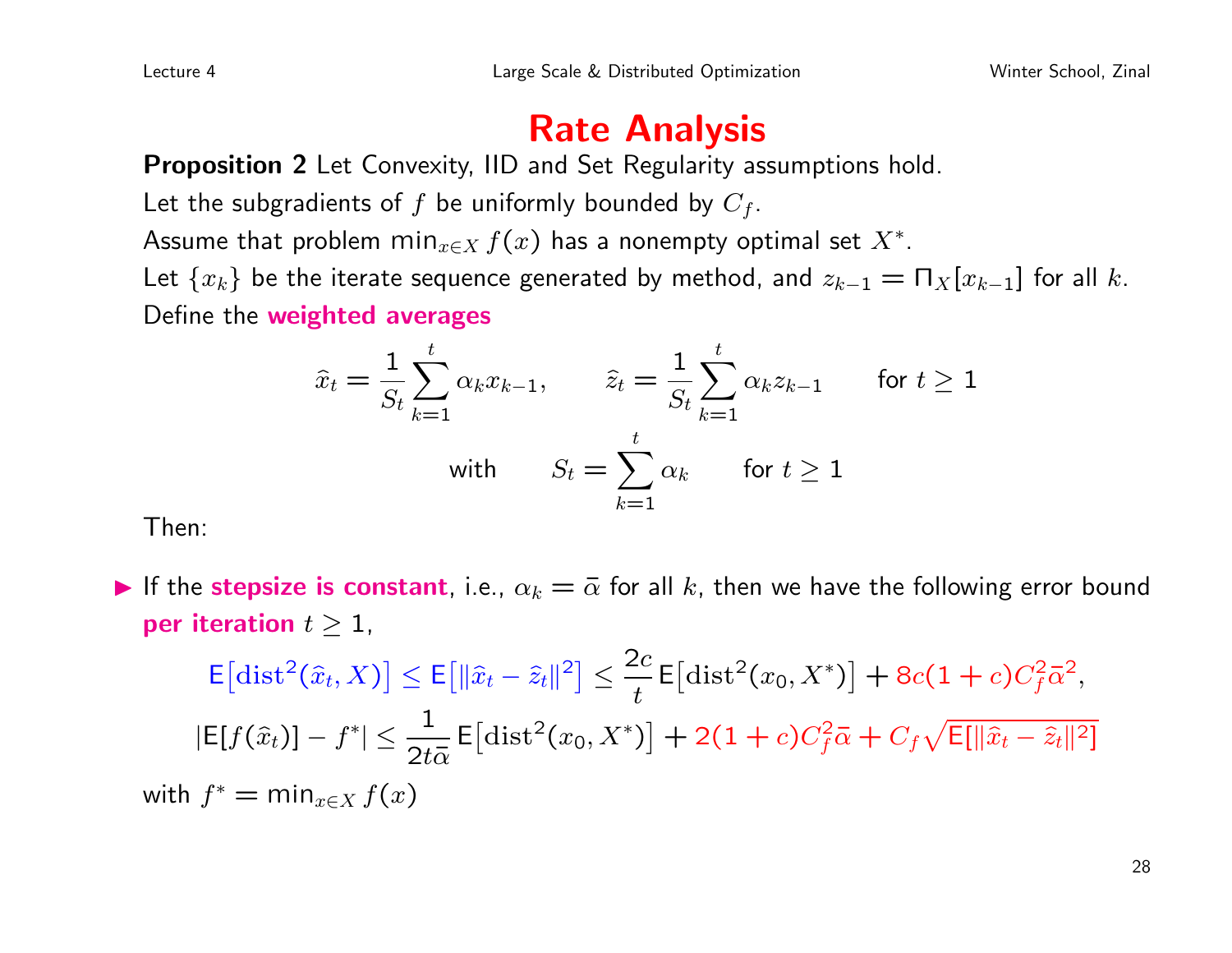$$
\mathsf{E}\big[\text{dist}^2(\hat{x}_t, X)\big] \le \mathsf{E}\big[\|\hat{x}_t - \hat{z}_t\|^2\big] \le \frac{2c}{t} \mathsf{E}\big[\text{dist}^2(x_0, X^*)\big] + 8c(1+c)C_f^2 \bar{\alpha}^2,
$$
\n
$$
|\mathsf{E}[f(\hat{x}_t)] - f^*| \le \frac{1}{2t\bar{\alpha}} \mathsf{E}\big[\text{dist}^2(x_0, X^*)\big] + 2(1+c)C_f^2 \bar{\alpha} + C_f \sqrt{\mathsf{E}[\|\hat{x}_t - \hat{z}_t\|^2]}
$$

**Optimal stepsize for a fixed number of iterations**  $t$ : (Polyak 2001)

$$
\bar{\alpha}_t = \frac{D}{\sqrt{2tB}} \qquad \text{for} \quad B = 2C_f^2 \left( 1 + c + \sqrt{2c(1+c)} \right), \quad D \ge \mathsf{E} \left[ \text{dist}^2(x_0, X) \right]
$$

$$
|\mathsf{E}[f(\hat{x}_t)] - f^*| \le \frac{\sqrt{2B}}{\sqrt{t}} D
$$

► If the stepsize satisfies  $\lim_{k\to\infty}\alpha_k=\widehat{\alpha}\geq 0$  and  $\sum_{k=1}^\infty\alpha_k=\infty$ , then we have the following **asymptotic error bounds**:

$$
\limsup_{t \to \infty} \mathsf{E} \big[ \| \hat{x}_t - \hat{z}_t \|^2 \big] \le 8c(1+c)C_f^2 \bar{\alpha} \hat{\alpha},
$$
\n
$$
\limsup_{t \to \infty} |\mathsf{E}[f(\hat{x}_t)] - f^*| \le 2C_f^2 \sqrt{2c(1+c)\bar{\alpha} \hat{\alpha}} + 2(1+c)C_f^2 \hat{\alpha}.
$$

Here  $\bar{\alpha} = \max_k \alpha_k$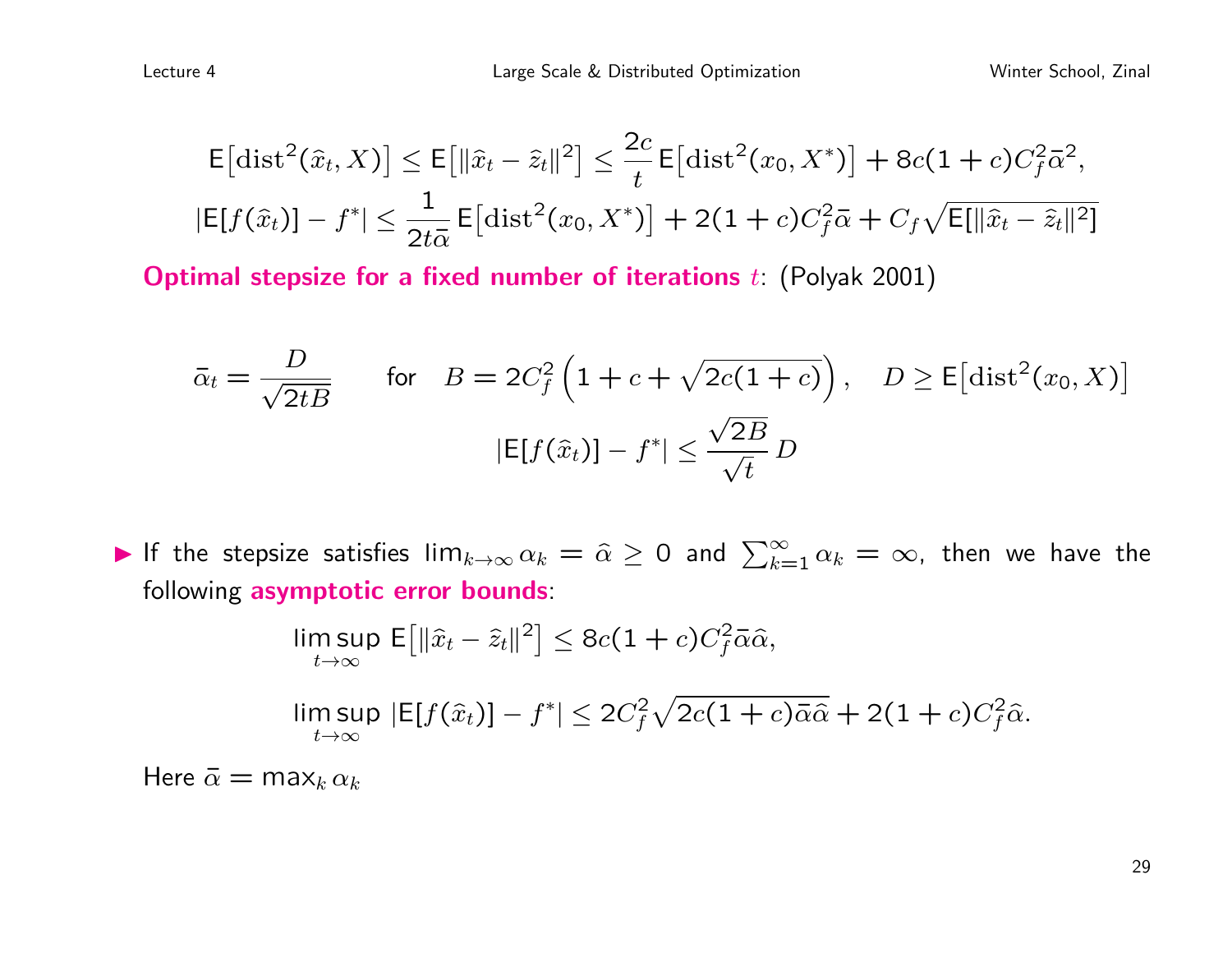### Constraint Set: Convex Inequalities

minimize 
$$
f(x)
$$
  
subject to  $x \in X$ ,  $X = \bigcap_{i=1}^{m} X_i$   
 $X_i = \{x \in \mathbb{R}^n \mid g_i(x) \le 0\}$  for every  $i$ 

where each  $g_i : \mathbb{R}^n \to \mathbb{R}$  is a convex function.

The random projection cannot be used

$$
x_k = \Pi_{\omega_k} [x_{k-1} - \alpha_k s_f(x_{k-1})]
$$

- $\blacktriangleright$  Approximate the projection  $\Pi_{\omega_k}$  on  $X_{\omega_k}$  by a feasibility step striving to reach the set  $X_i$  (given by  $g_i$ )
- $\blacktriangleright$  Results in the random algorithm of the following the form:

$$
v_k = x_{k-1} - \alpha_k s_f(x_{k-1})
$$

$$
x_k = v_k - \beta \frac{g_{\omega_k}^+(v_k)}{\|d_k\|^2} d_k \qquad \text{for all } k \ge 1
$$
  

$$
g^+(x) = \max\{0, g(x)\} \text{ and } d_k \in \partial g_{\omega_k}^+(v_k)
$$
  

$$
\alpha_k > 0 \text{ is a deterministic stepsize},
$$
  
and  $\beta$  is a deterministic parameter with  $0 < \beta < 2$ .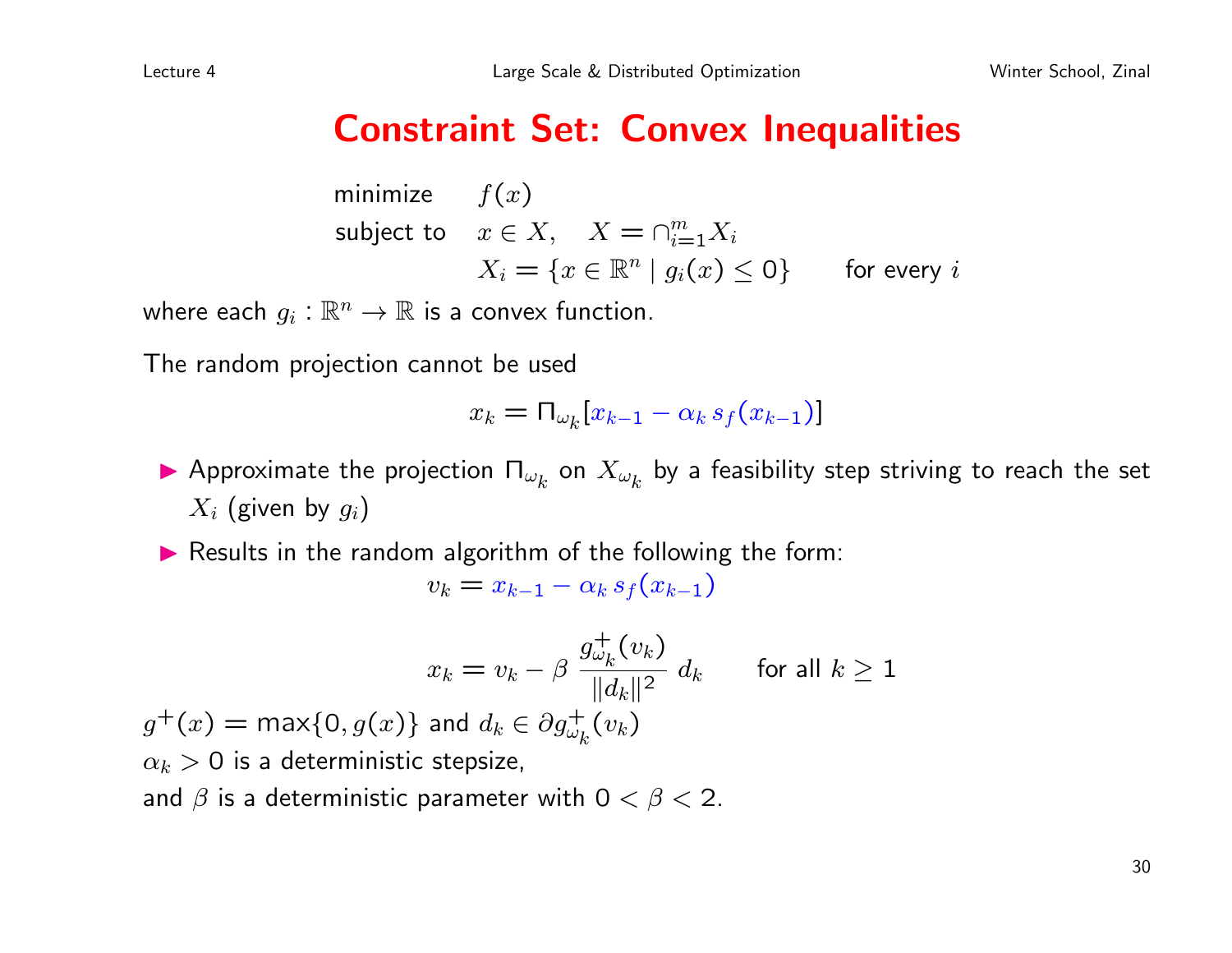#### **Assumptions**

**Assumption 4** The function f and all  $g_i$  are defined and convex over  $\mathbb{R}^n$ . The subgradients  $s_{g_i}(x)$  are uniformly bounded, i.e., there is a scalar  $C_g$  such that

 $||s_{g_i}(x)|| \leq C_g$  for all x and all i.

In addition, the functions  $g_i^+$  $i^+(x)$  satisfy the following condition.

**Assumption 5** There exists a constant  $c > 0$  such that

$$
\text{dist}^2(x, X) \le c \, \mathsf{E}\Big[\big(g^+_{\omega}(x)\big)^2\Big] \qquad \text{for all } x.
$$

This relation is implied by a condition known as *linear metric regularity* (see for example Facchinei and Pang 2003) i.e., when

$$
\text{dist}(x, X) \leq \gamma \ \max_{i} g_i^+(x) \qquad \text{for all } x \in \mathbb{R}^n.
$$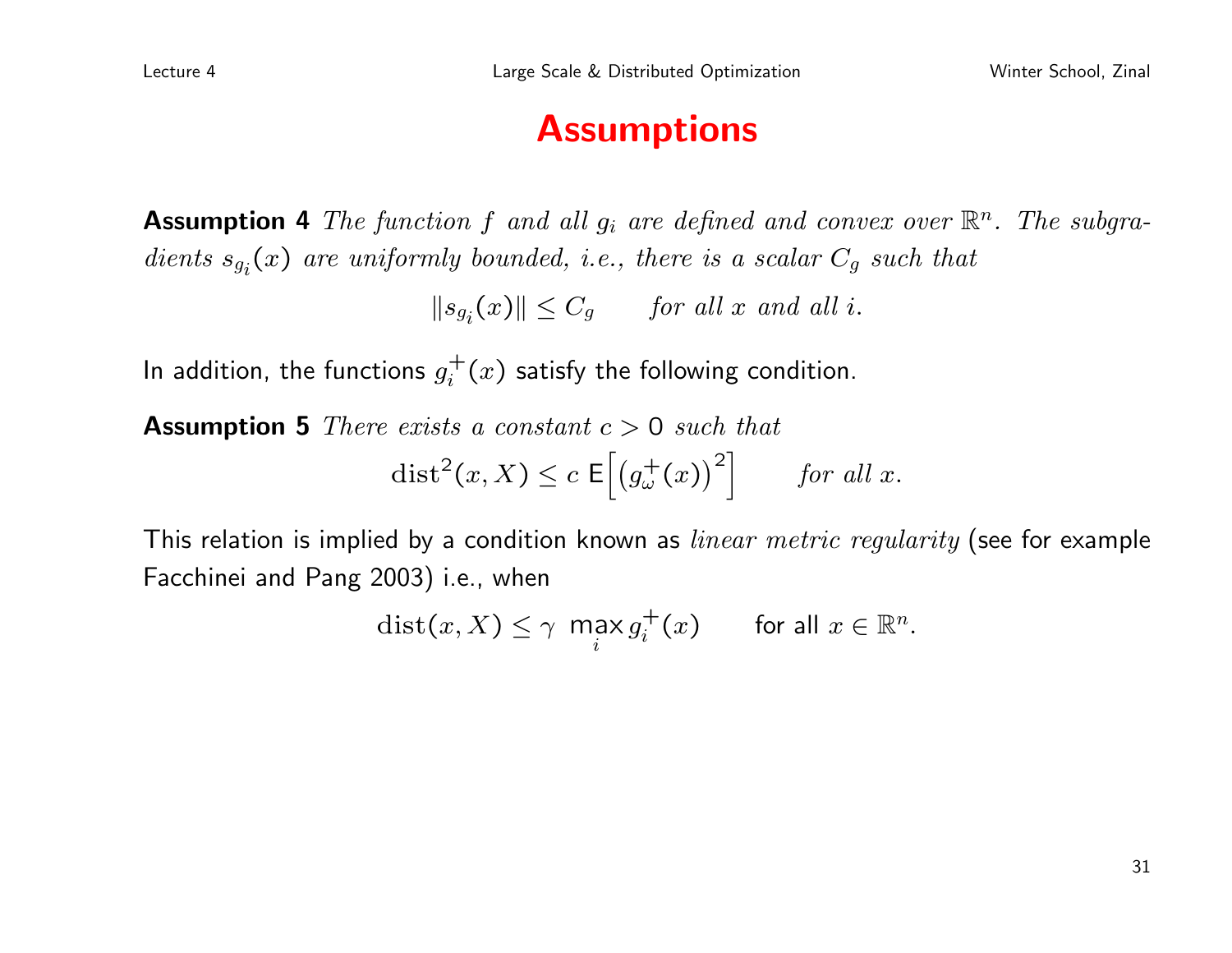#### Basic Relation

Lemma 1 Let the IID, and modified Convexity and Set Regularity assumptions hold. Let the subgradient norms of  $f$  and all  $g_i$  be uniformly bounded by  $C_f$  and  $C_g$ , resp. Then, for the iterates of the "modified" subgradient method we have for all  $\bar{x} \in X$  and  $k \geq 1$ ,

$$
\mathsf{E}\big[\|x_k - \bar{x}\|^2 \mid \mathscr{F}_{k-1}\big] \le \|x_{k-1} - \bar{x}\|^2 - 2\alpha_k \left(f(z_{k-1}) - f(\bar{x})\right)
$$

$$
-\frac{1}{2} \frac{\beta(2-\beta)}{cC_g^2} \|x_{k-1} - z_{k-1}\|^2 + D_\beta \alpha_k^2,
$$
  
where  $z_{k-1} = \Pi_X[x_{k-1}]$  and  $D_\beta = 4\beta(2-\beta)C_f^2 + 4\left(1 + \frac{cC_g^2}{\beta(2-\beta)}\right)C_f^2.$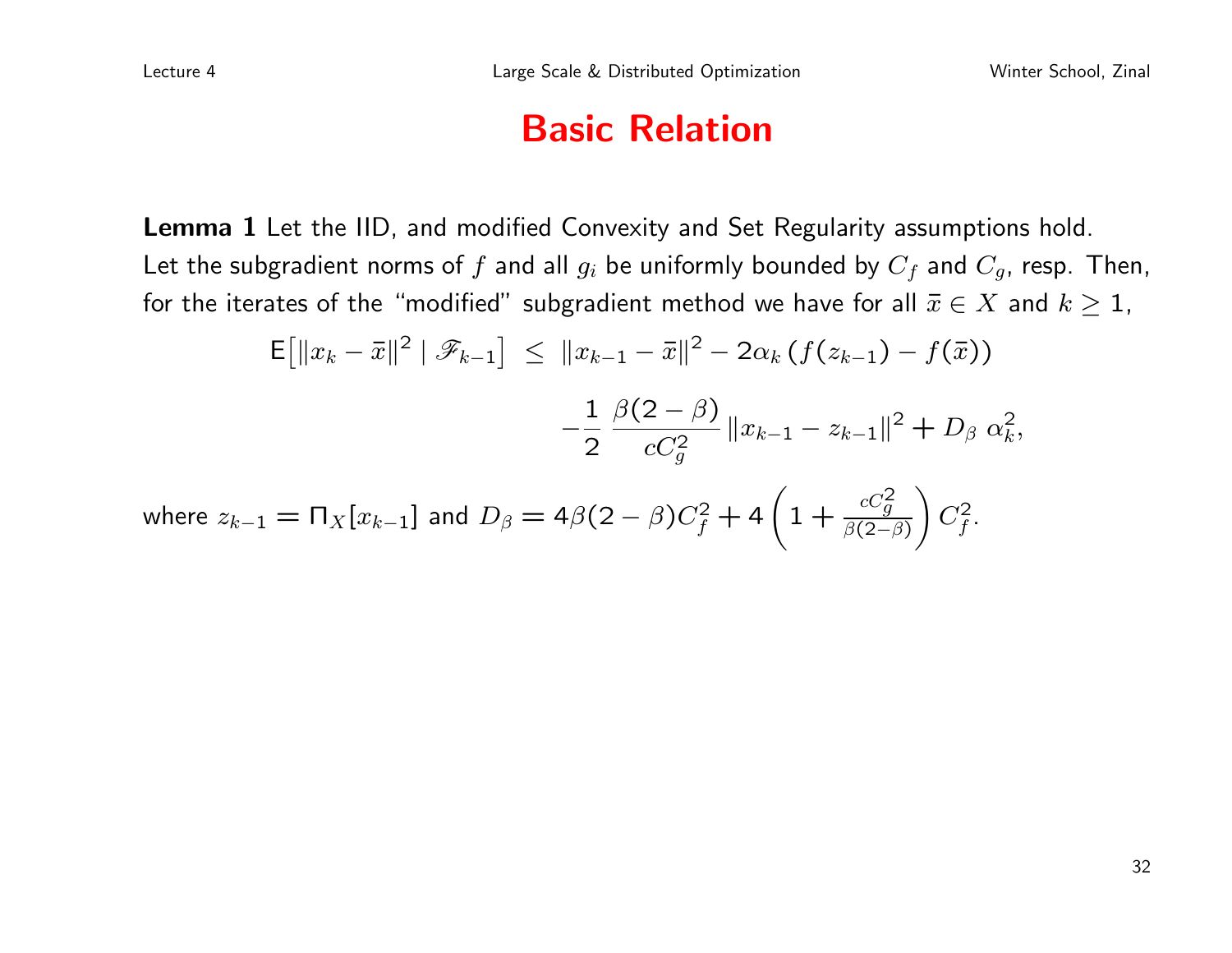### Almost Sure Convergence

Proposition 3 Let the IID, and modified Convexity and Set Regularity assumptions hold. Let the subgradient norms of  $f$  be uniformly bounded by  $C_f$ . Let the stepsize be such that  $\sum_{k=1}^{\infty} \alpha_k = \infty$  and  $\sum_{k=1}^{\infty} \alpha_k^2 < \infty$ . Assume that problem  $\min_{x \in X} f(x)$  has a nonempty optimal set  $X^*.$  Then, the iterates  ${x_k}$  generated by the modified method converge almost surely to some random point in the optimal set  $X^*$ .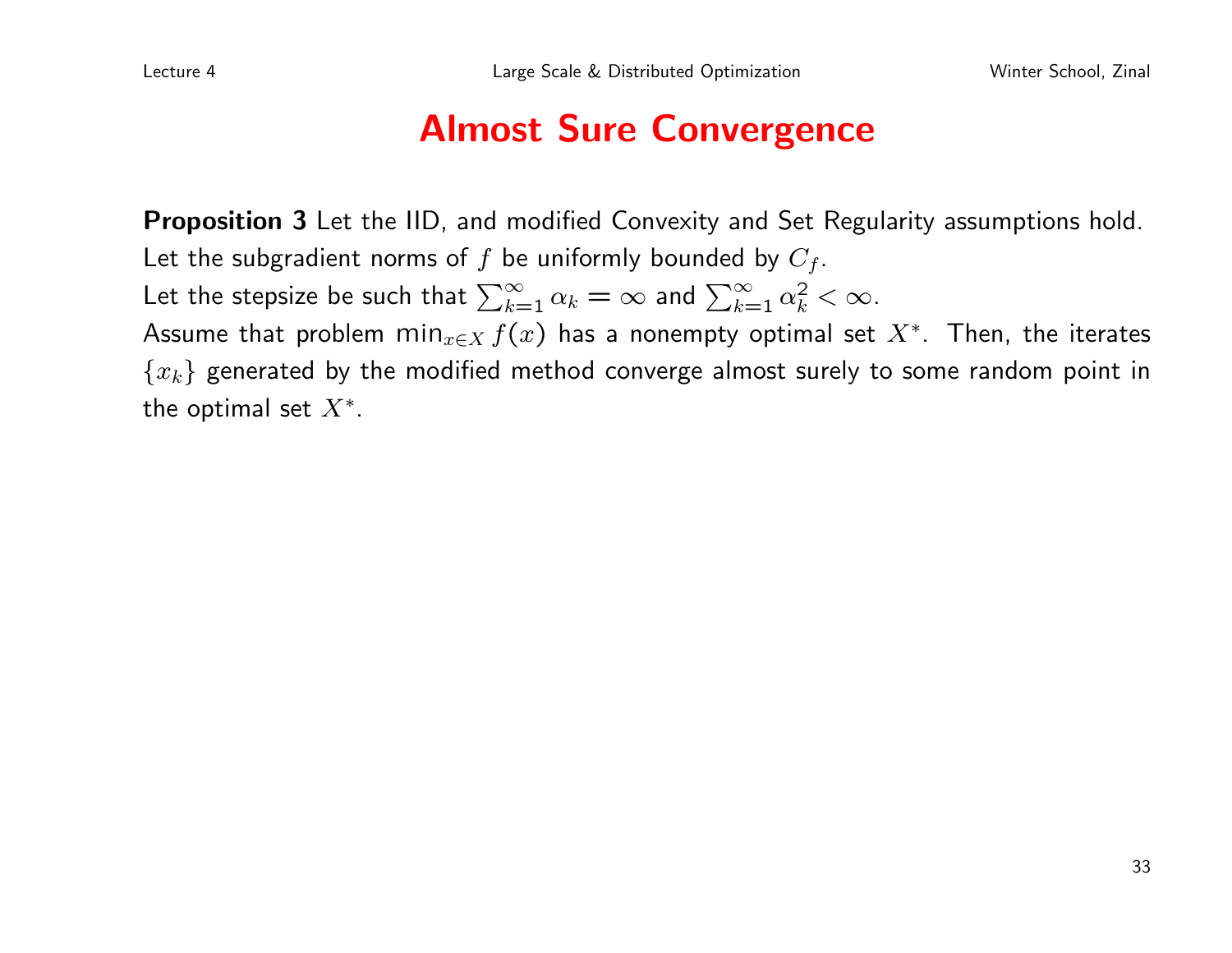#### Error Estimate

Proposition 4 Let IID and modified Convexity and Set Regularity assumptions hold.

Let the subgradients of  $f$  be uniformly bounded by  $C_f$ .

Assume that problem  $\min_{x \in X} f(x)$  has a nonempty optimal set  $X^*.$ 

Let  $\{x_k\}$  be the sequence generated by the modified method, and  $z_{k-1} = \prod_X [x_{k-1}]$ . Define the weighted averages

$$
\hat{x}_t = \frac{1}{S_t} \sum_{k=1}^t \alpha_k x_{k-1}, \qquad \hat{z}_t = \frac{1}{S_t} \sum_{k=1}^t \alpha_k z_{k-1} \qquad \text{for } t \ge 1
$$
  
with 
$$
S_t = \sum_{k=1}^t \alpha_k \qquad \text{for } t \ge 1
$$

If the stepsize is constant  $(\alpha_k = \bar{\alpha})$ , the following error bound holds **per iterate**  $t \geq 1$ ,  $\mathsf{E}\left[\mathrm{dist}^2(\hat{x}_y,X)\right] \leq \mathsf{E}\left[\|\hat{x}_t - \hat{z}_t\|^2\right] \leq$  $2cC_g^2$  $\beta(2-\beta)t$  $E[dist^2(x_0, X^*)] +$  $2 D_\beta \, c C_g^2$  $\beta(2 - \beta)$  $\bar{\alpha}^2$  $|E[f(\hat{x}_t)] - f^*| \leq \frac{1}{24}$  $2t\bar{\alpha}$  $E[dist^2(x_0, X^*)] +$  $D_\beta$ 2  $\bar{\alpha}+C_{f}\sqrt{\mathsf{E}[\|\widehat{x}_{t}-\widehat{z}_{t}\|^{2}]}$ where  $f^* = \min_{x \in X} f(x)$  and  $D_\beta = 4\beta(2-\beta)C_f^2 + 4\left(1 + \frac{cC_g^2}{\beta(2-\beta)}\right)$  $\beta$ (2− $\beta$ )  $\setminus$  $C_f^2$ .